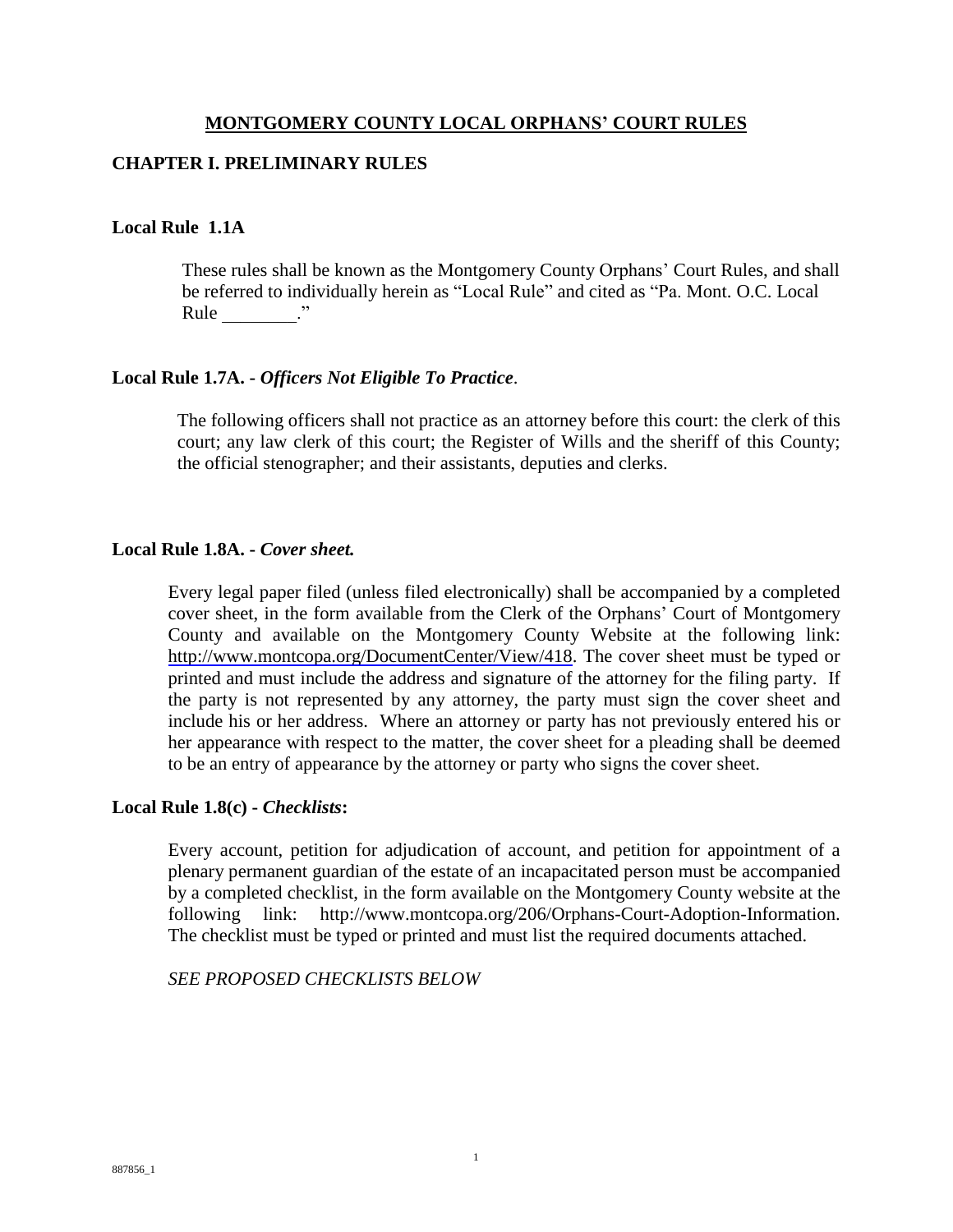| <b>ESTATE OF</b>     | PREPARER: ATTORNEY/ACCOUNTANT                                                                                                | <b>TELEPHONE</b><br><b>NUMBER</b> |
|----------------------|------------------------------------------------------------------------------------------------------------------------------|-----------------------------------|
| <b>DECEASED</b>      |                                                                                                                              |                                   |
| O.C. NUMBER          | <b>ADDRESS</b>                                                                                                               |                                   |
| <b>INSTRUCTIONS:</b> |                                                                                                                              |                                   |
|                      | Persons wishing to file an account must first complete this form, indicating in "preparer" column (YES                       |                                   |
|                      | or N/A) whether the items listed are included in the audit papers and/or the account. Items that are                         |                                   |
|                      | required in all cases are printed in BOLD. Upon review by the staff of the Clerk's Office, the account                       |                                   |
|                      | and related audit papers may be accepted for filing if complete or rejected if incomplete.                                   |                                   |
| <b>PREPARER</b>      | <b>ITEM</b>                                                                                                                  | <b>O.C. CLERK</b>                 |
|                      | 1a) ACCOUNT COVERSHEET and SUMMARY PAGE [O.C. Rule 2.1]                                                                      |                                   |
|                      | 1b) ACCOUNT SIGNED by ALL ACCOUNTANTS/VERIFIED by at LEAST                                                                   |                                   |
|                      | <b>ONE ACCOUNTANT</b> [O.C. Local Rule 2.4B.]                                                                                |                                   |
|                      | 2a) PETITION for ADJUDICATION/STATEMENT of PROPOSED                                                                          |                                   |
|                      | <b>DISTRIBUTION filed</b> [O.C. Rule 2.4]                                                                                    |                                   |
|                      | 2b) PETITION for ADJUDICATION/ STATEMENT of PROPOSED<br>DISTRIBUTION SIGNED by EACH ACCOUNTANT [O.C. Rule 2.4 and Local Rule |                                   |
|                      | 2.4B                                                                                                                         |                                   |
|                      | 2c) PETITION for ADJUDICATION/STATEMENT of PROPOSED                                                                          |                                   |
|                      | DISTRIBUTION VERIFIED by at LEAST ONE ACCOUNTANT [O.C. Rule 2.4 and<br>Local Rule 2.4B]                                      |                                   |
|                      | 3a) IF WILL, TYPED COPY of WILL & CODICILS                                                                                   |                                   |
|                      | 3b) IF WILL, CERTIFIED CORRECT                                                                                               |                                   |
|                      | 4) ORIGINAL LETTERS TESTAMENTARY or LETTERS OF ADMINISTRATION                                                                |                                   |
|                      | 5) PROOF of ADVERTISEMENT of LETTERS [20 Pa. C.S. § 745] (unless filed by<br>order of Court)                                 |                                   |
|                      | 6a) TYPED COPY of INVENTORY                                                                                                  |                                   |
|                      | 6b) CERTIFIED CORRECT                                                                                                        |                                   |
|                      | 7a) STATEMENT of METHOD of NOTICE                                                                                            |                                   |
|                      | 7b) NOTICE OF CHARITABLE GIFT TO ATTORNEY GENERAL [O.C. Rule 4.4]                                                            |                                   |
|                      | 8) PETITION to APPOINT/REQUEST to WAIVE GUARDIAN/TRUSTEE AD                                                                  |                                   |
|                      | $L$ TEM [O.C. Rule 2.4.]                                                                                                     |                                   |
|                      | 9) INHERITANCE TAX RECEIPTS                                                                                                  |                                   |
|                      | 10) AGREEMENT of COMPROMISE and SETTLEMENT                                                                                   |                                   |
|                      | 11) AGREEMENT REGARDING ACCOUNTANT'S COMPENSATION                                                                            |                                   |
|                      |                                                                                                                              |                                   |
|                      | 12a) CERTIFICATE of APPOINTMENT OF FOREIGN FIDUCIARY                                                                         |                                   |
|                      | 12b) AFFIDAVIT by FOREIGN FIDUCIARY                                                                                          |                                   |
|                      | 13) CERTIFICATION REGARDING PRIOR FILED ORIGINALS                                                                            |                                   |
|                      | 14) INCOME ACCOUNTING WAIVERS                                                                                                |                                   |
|                      | <b>REVIEWED BY</b>                                                                                                           | <b>DATE</b>                       |
| <b>ACCEPTED</b>      |                                                                                                                              |                                   |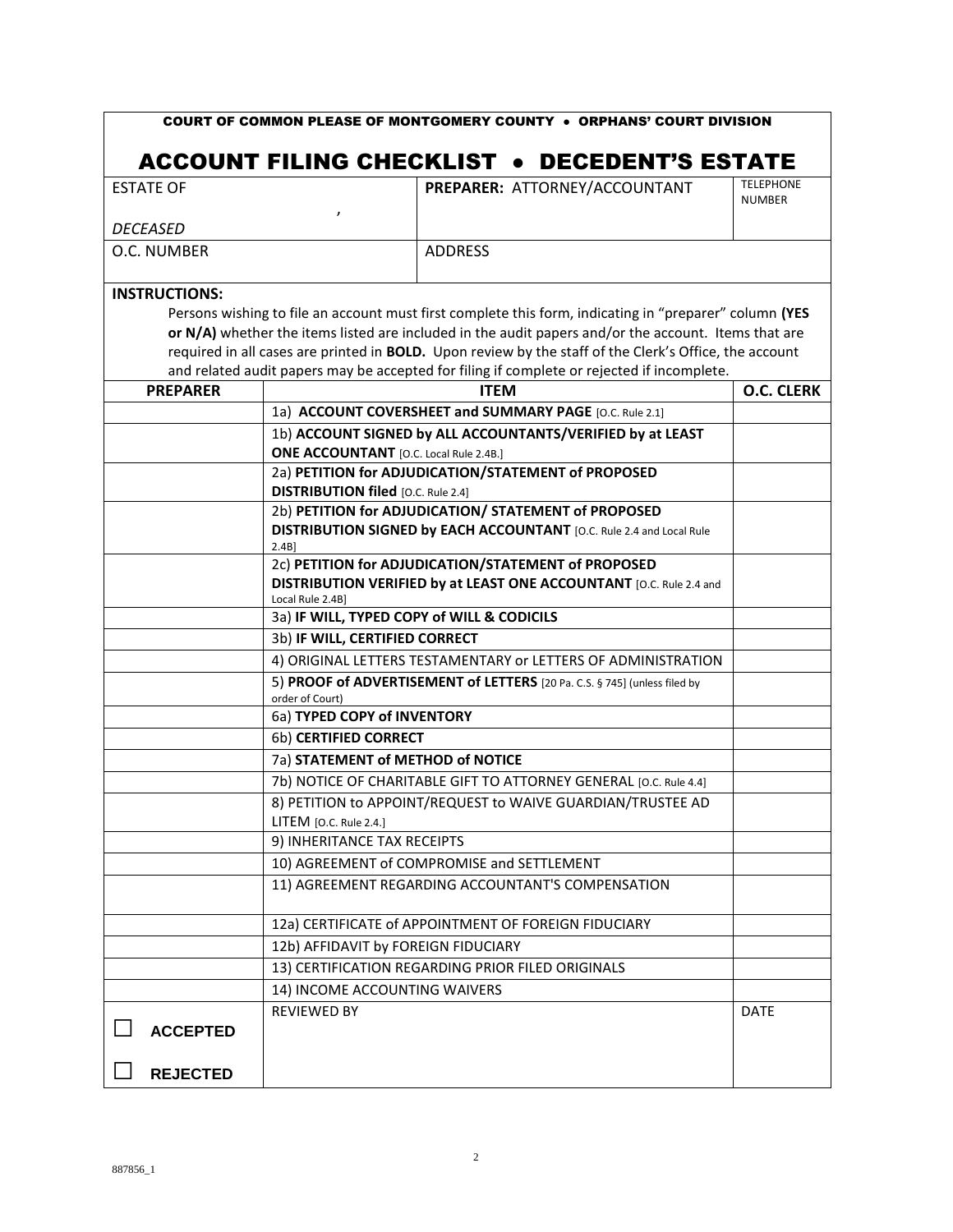| ACCOUNT SHOWS GROSS ESTATE [O.C. Local Rule 1.8(c)]          |  |
|--------------------------------------------------------------|--|
| NOTICE OF AUDIT [O.C. Rule 2.5(d)]                           |  |
| NOTICE TO APPROPRIATE REPRESENTATIVES OF PERSONS WHO ARE     |  |
| NOT SUI JURIS. [O.C. Rule 2.4]                               |  |
| NOTICE OF REPRESENTATION [20 P.S. §7725]                     |  |
| CERTIFICATE OF SERVICE OF NOTICE OF AUDIT[O.C. Rule 2.5(g)]  |  |
| WAIVERS OF NOTICE OF AUDIT                                   |  |
| <b>FNTRY OF APPFARANCE OF ATTORNEY</b>                       |  |
| CHARITABLE GIFT CLEARANCE CERTIFICATE/LETTER OF NO OBJECTION |  |
| <b>FROM ATTORNEY GENERAL</b>                                 |  |
| ELECTION TO TAKE AGAINST WILL                                |  |
| <b>ASSIGNMENTS</b>                                           |  |
| <b>RENUNCIATIONS</b>                                         |  |
| <b>DISCLAIMERS</b>                                           |  |
| <b>ATTACHMENTS</b>                                           |  |
| INSTRUMENT OR MATERIAL PARTS CONTAINING ANY PROVISION        |  |
| WHICH FORMS THE BASIS OF A DISPUTE, A QUESTION FOR           |  |
| ADJUDICATION, OR OTHER ISSUES FOR ADJUDICATION               |  |
| LIST OF ADDITIONAL RECEIPTS AND DISBURSEMENTS SINCE CLOSING  |  |
| OF ACCOUNT [O.C. Local Rule 2.4(C)]                          |  |
| MEDICAL ASSISTANCE RECOVERY ACT LETTER                       |  |
| FOR INSOLVENT ESTATE: SCHEDULE WITH ORDER OF PREFERENCE      |  |
| UNDER 20 PA §3392 AND PROPOSED PAYMENTS                      |  |
| IF DECEDENT ADJUDICATED INCAPACITATED, COPY OF ORDER IF      |  |
| AVAILABLE; OTHERWISE COURT, TERM, NUMBER, DATE AND NAME      |  |
| OF HEARING JUDGE                                             |  |
| IF DISTRIBUTION TO BE MADE TO PERSONAL REPRESENTATIVE OF A   |  |
| DECEASED PARTY, COPY OF WILL OR OTHER INSTRUMENT             |  |
| <b>APPOINTING SAME</b>                                       |  |
| CERTIFICATE OF REGISTER OF WILLS SHOWING STATUS OF           |  |
| <b>INHERITANCE TAX</b>                                       |  |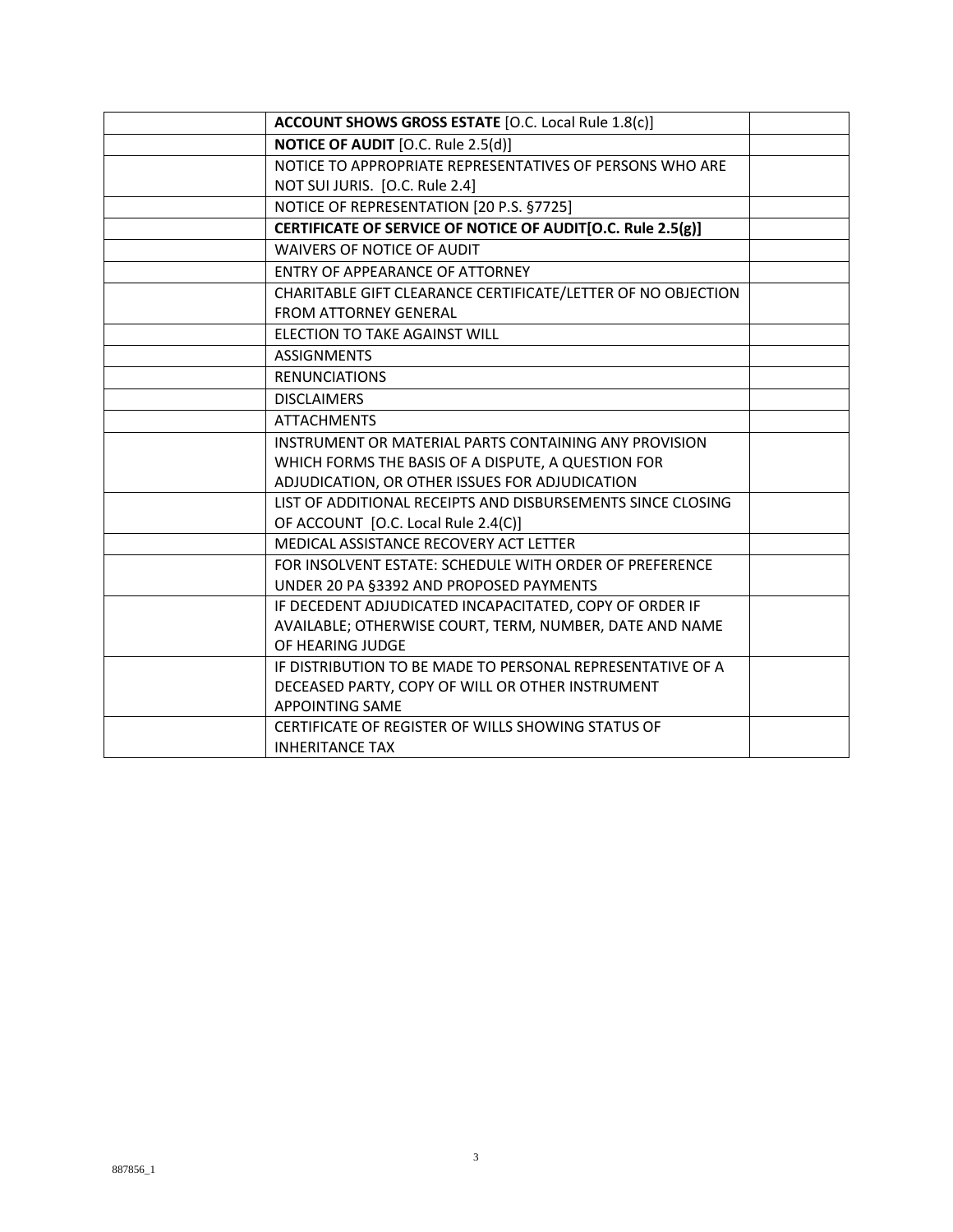| <b>COURT OF COMMON PLEASE OF MONTGOMERY COUNTY . ORPHANS' COURT DIVISION</b> |                                                            |                                                                                                        |                                   |
|------------------------------------------------------------------------------|------------------------------------------------------------|--------------------------------------------------------------------------------------------------------|-----------------------------------|
|                                                                              |                                                            | <b>ACCOUNT FILING CHECKLIST . TRUST (TESTAMENTARY/INTER VIVOS)</b>                                     |                                   |
| <b>ESTATE OF</b>                                                             |                                                            | PREPARER: ATTORNEY/ACCOUNTANT                                                                          | <b>TELEPHONE</b><br><b>NUMBER</b> |
| DECEASED/SETTLOR                                                             |                                                            |                                                                                                        |                                   |
| O.C. NUMBER                                                                  |                                                            | <b>ADDRESS</b>                                                                                         |                                   |
| <b>INSTRUCTIONS:</b>                                                         |                                                            |                                                                                                        |                                   |
|                                                                              |                                                            | Persons wishing to file an account must first complete this form, indicating in "preparer" column (YES |                                   |
|                                                                              |                                                            | or N/A) whether the items listed are included in the audit papers and/or the account. Items that are   |                                   |
|                                                                              |                                                            | required in all cases are printed in BOLD. Upon review by the staff of the Clerk's Office, the account |                                   |
|                                                                              |                                                            | and related audit papers may be accepted for filing if complete or rejected if incomplete.             |                                   |
| <b>PREPARER</b>                                                              |                                                            | <b>ITEM</b>                                                                                            | O.C. CLERK                        |
|                                                                              |                                                            | 1a) ACCOUNT COVERSHEET and SUMMARY PAGE                                                                |                                   |
|                                                                              | <b>ONE ACCOUNTANT</b>                                      | 1b) ACCOUNT SIGNED by ALL ACCOUNTANTS/VERIFIED by at LEAST                                             |                                   |
|                                                                              |                                                            | 2a) PETITION for ADJUDICATION/STATEMENT of PROPOSED                                                    |                                   |
|                                                                              | <b>DISTRIBUTION filed</b>                                  |                                                                                                        |                                   |
|                                                                              |                                                            | 2b) PETITION for ADJUDICATION/STATEMENT of PROPOSED<br>DISTRIBUTION SIGNED by EACH ACCOUNTANT          |                                   |
|                                                                              |                                                            | 2c) PETITION for ADJUDICATION/STATEMENT of PROPOSED                                                    |                                   |
|                                                                              |                                                            | DISTRIBUTION VERIFIED by at LEAST ONE ACCOUNTANT                                                       |                                   |
|                                                                              |                                                            | 3a) TYPED COPY of TRUST INSTRUMENT (DEED OR WILL)                                                      |                                   |
|                                                                              | 3b) CERTIFIED CORRECT                                      |                                                                                                        |                                   |
|                                                                              |                                                            | 4a) ORIGINAL TRUST INSTRUMENT/ORIGINAL LETTERS TESTAMENTARY                                            |                                   |
|                                                                              | 4b) CERTIFIED CORRECT                                      |                                                                                                        |                                   |
|                                                                              | 5a) STATEMENT of METHOD of NOTICE                          |                                                                                                        |                                   |
|                                                                              | 5b) NOTICE OF CHARITABLE GIFT TO ATTORNEY GENERAL          |                                                                                                        |                                   |
|                                                                              | 6 PETITION to APPOINT/REQUEST to WAIVE GUARDIAN/TRUSTEE AD |                                                                                                        |                                   |
|                                                                              | <b>LITEM</b>                                               |                                                                                                        |                                   |
|                                                                              | 7 INHERITANCE TAX RECEIPTS                                 |                                                                                                        |                                   |
|                                                                              |                                                            | 8) AGREEMENT of COMPROMISE and SETTLEMENT                                                              |                                   |
|                                                                              |                                                            | 9) AGREEMENT REGARDING ACCOUNTANT'S COMPENSATION                                                       |                                   |
|                                                                              |                                                            | 10a) CERTIFICATE of APPOINTMENT OF FOREIGN FIDUCIARY                                                   |                                   |
|                                                                              | 10b) AFFIDAVIT by FOREIGN FIDUCIARY                        |                                                                                                        |                                   |
|                                                                              |                                                            | 11) CERTIFICATION REGARDING PRIOR FILED ORIGINALS                                                      |                                   |
|                                                                              | 12) INCOME ACCOUNTING WAIVERS                              |                                                                                                        |                                   |
|                                                                              | 13)                                                        |                                                                                                        |                                   |
|                                                                              | 14)                                                        |                                                                                                        |                                   |
|                                                                              |                                                            |                                                                                                        |                                   |
|                                                                              | <b>REVIEWED BY</b>                                         |                                                                                                        | <b>DATE</b>                       |
| <b>ACCEPTED</b>                                                              |                                                            |                                                                                                        |                                   |
|                                                                              |                                                            |                                                                                                        |                                   |
| <b>REJECTED</b>                                                              |                                                            |                                                                                                        |                                   |

2.3.8.3. If rejected, the email from the Clerk, and OCEFS acknowledgment, will indicate the reason(s) for the rejection. *You do not need to recreate the filing process to re-submit the rejected pleading.*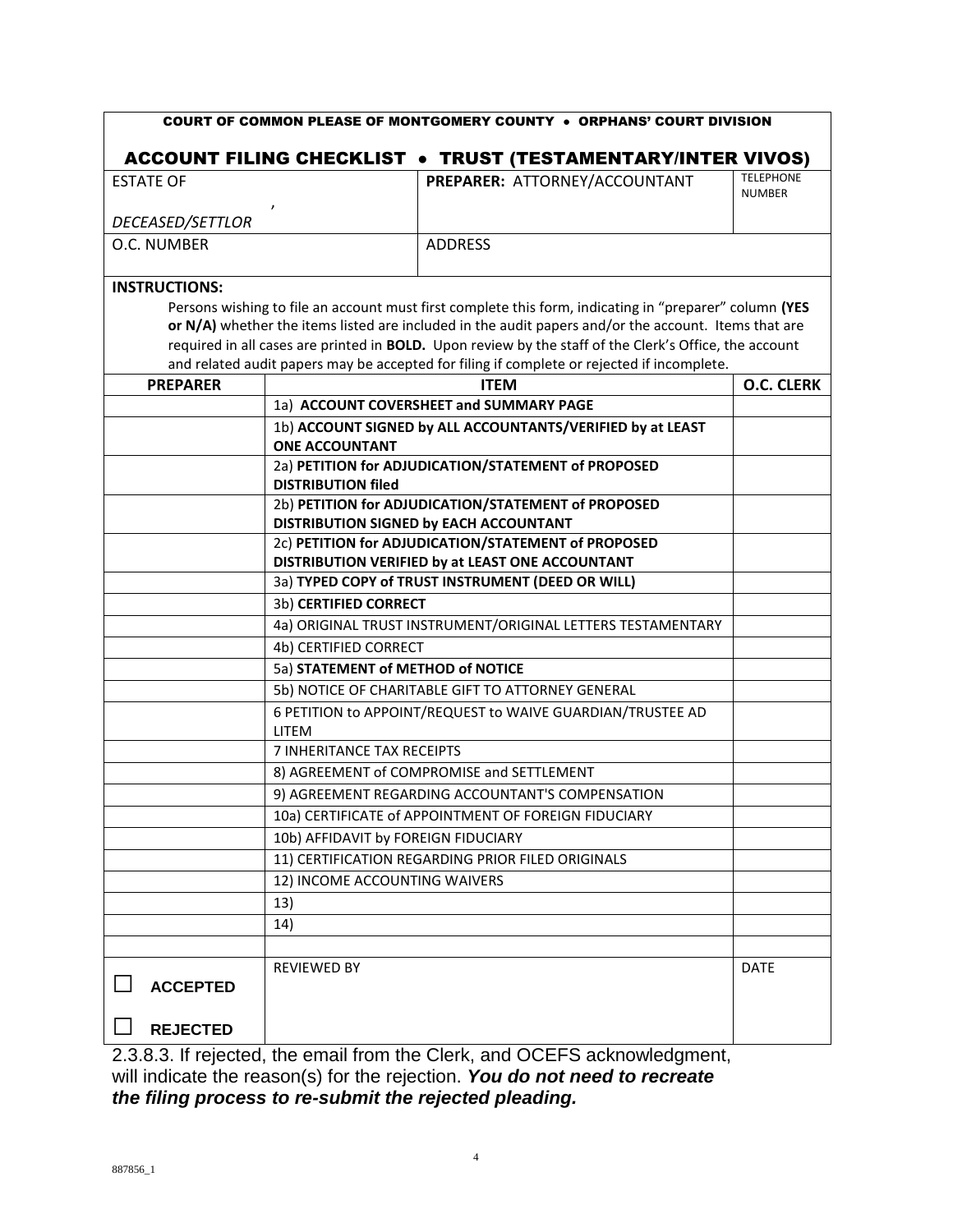| <b>ACCOUNT SHOWS GROSS ESTATE</b>                            |  |
|--------------------------------------------------------------|--|
| <b>NOTICE OF AUDIT</b>                                       |  |
| NOTICE TO APPROPRIATE REPRESENTATIVES OF PERSONS WHO ARE     |  |
| <b>NOT SUI JURIS.</b>                                        |  |
| <b>CERTIFICATE OF SERVICE OF NOTICE OF AUDIT</b>             |  |
| <b>WAIVERS OF NOTICE OF AUDIT</b>                            |  |
| NOTICE OF REPRESENTATION [20 P.S. §7725]                     |  |
| ENTRY OF APPEARANCE OF ATTORNEY                              |  |
| CHARITABLE GIFT CLEARANCE CERTIFICATE/LETTER OF NO OBJECTION |  |
| ELECTION TO TAKE AGAINST WILL                                |  |
| <b>ASSIGNMENTS</b>                                           |  |
| <b>RENUNCIATIONS</b>                                         |  |
| <b>DISCLAIMERS</b>                                           |  |
| <b>ATTACHMENTS</b>                                           |  |
| INSTRUMENT OR MATERIAL PARTS CONTAINING ANY PROVISION        |  |
| WHICH FORMS THE BASIS OF A DISPUTE, A QUESTION FOR           |  |
| ADJUDICATION, OR OTHER ISSUES FOR ADJUDICATION               |  |
| <b>RESIGNATIONS OF TRUSTEES</b>                              |  |
| APPOINTMENT OF SUCCESSOR TRUSTEES                            |  |
| ACCEPTANCE OF APPOINTMENT OF SUCCESSOR TRUSTEES              |  |
| LIST OF ADDITIONAL RECEIPTS AND DISBURSEMENTS SINCE CLOSING  |  |
| OF ACCOUNT                                                   |  |
| CERTIFICATE OF REGISTER OF WILLS SHOWING STATUS OF           |  |
| <b>INHERITANCE TAX</b>                                       |  |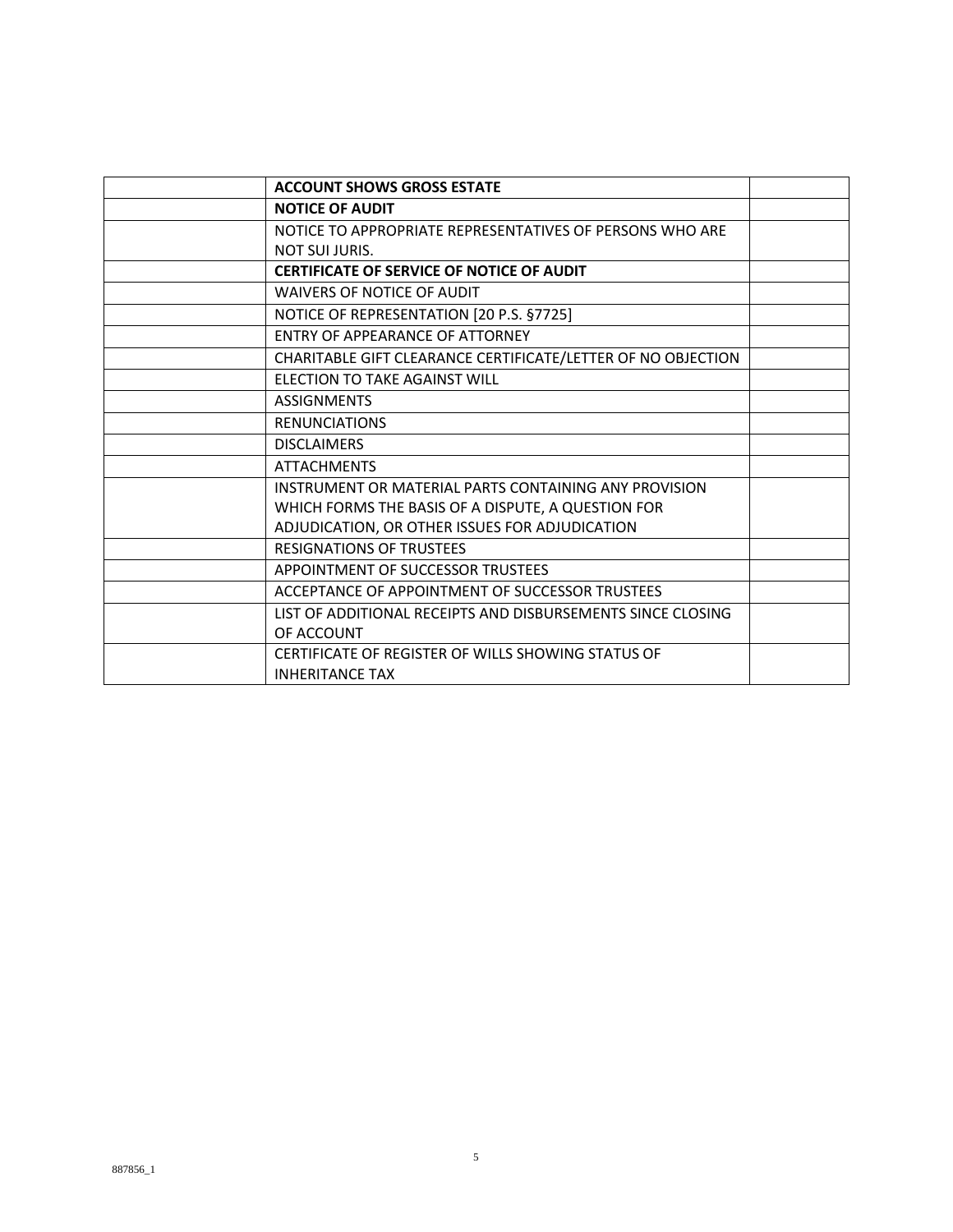**All accounts must conform to the Pennsylvania Orphans' Court Rules and the Local Rules of the Orphans Court Division of the Court of Common Pleas of Montgomery County.** 

| <b>MONTGOMERY COUNTY ORPHANS' COURT CHECKLIST - SCHEDULE OF DISTRIBUTION</b> |                               |  |  |
|------------------------------------------------------------------------------|-------------------------------|--|--|
| Decedent's/Settlor's/Principal's/Incapacitated Person's/Minor's Name:        |                               |  |  |
| <b>Case Number:</b>                                                          | <b>Audit Date:</b>            |  |  |
| <b>Attorney:</b>                                                             | <b>Attorney Address:</b>      |  |  |
| <b>Attorney ID Number:</b>                                                   | <b>Attorney Phone Number:</b> |  |  |

#### **\*\*\*DOCUMENTS MUST BE ASSEMBLED ACCORDING TO THE ORDER ON THIS CHECKLIST\*\*\***

| <b>Preparer</b>           | <b>DOCUMENT</b>                                                                                        | <b>AUDITOR</b> |
|---------------------------|--------------------------------------------------------------------------------------------------------|----------------|
| (mark 'X' if<br>provided) |                                                                                                        |                |
|                           | <b>Schedule Signed by ALL Fiduciaries</b><br>1.                                                        |                |
|                           | 2. Schedule Certified by Attorney to be True and Correct and in<br><b>Conformity with Adjudication</b> |                |
|                           | 3. Approvals of ALL Beneficiaries                                                                      |                |
|                           | <b>OR</b>                                                                                              |                |
|                           | 1. Copy of Notice of Filing Schedule of Distribution                                                   |                |
|                           | Proof of Service of Sending Notice of Filing of Schedule of<br>2.<br><b>Distribution</b>               |                |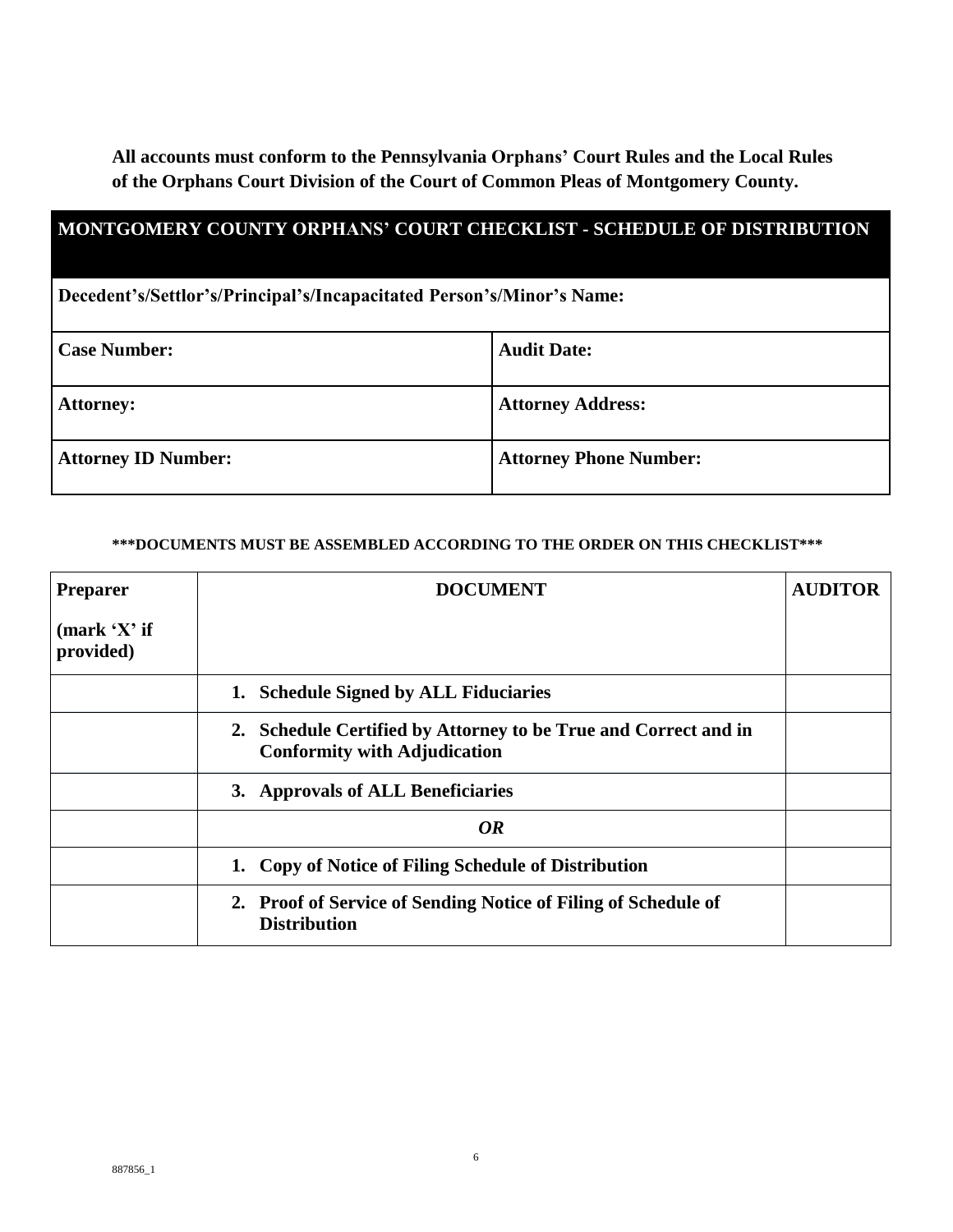## **CHAPTER II. ACCOUNTS, OBJECTIONS AND DISTRIBUTIONS**

#### **Local Rule 2.4A***. - Audit List--When Called***.**

The audit list will be called on the first Monday of every month except September and in September on the Tuesday after Labor Day. Each audit list shall include accounts continued from previous audit lists, and new accounts eligible for audit.

#### **Local Rule 2.4B** *- Signatures***.**

All accountants or personal representatives shall sign the account and petition for adjudication/statement of proposed distribution in accordance with Rule 3.12. At least one accountant or personal representative shall verify the account and petition for adjudication/ schedule of distribution in accordance with Rule 3.13.

#### **Local Rule 2.4C***. - Additional Receipts and Disbursements***.**

Receipts and disbursements after the date to which the account was stated and to be included in the adjudication, shall be set forth in the petition for adjudication or in a separate statement attached thereto.

#### **Local Rule 2.5A. -** *Notice following continuance***.**

When an account is scheduled to be called or is called for audit on a particular date and the matter is requested to be continued to a subsequent audit date, the accountant is required to notify all interested parties of the new date in accordance with Rule 2.5.

#### **Local Rule 2.6A. -** *Index of Proceedings.*

The clerk shall assign to each new matter a file number. The file number and the name of the matter shall be included in the caption of all papers filed in the clerk's office.

#### **Local Rule 2.6.B**. - *Holidays.*

Whenever a session of court, a return day, or any time fixed for performing any judicial or clerical duty, falls on a holiday, Saturday, or a Sunday, the next day not a holiday, a Saturday, or a Sunday shall be the day for the session of court, the return day, or the time for performance of the judicial or clerical act, unless otherwise provided by these rules.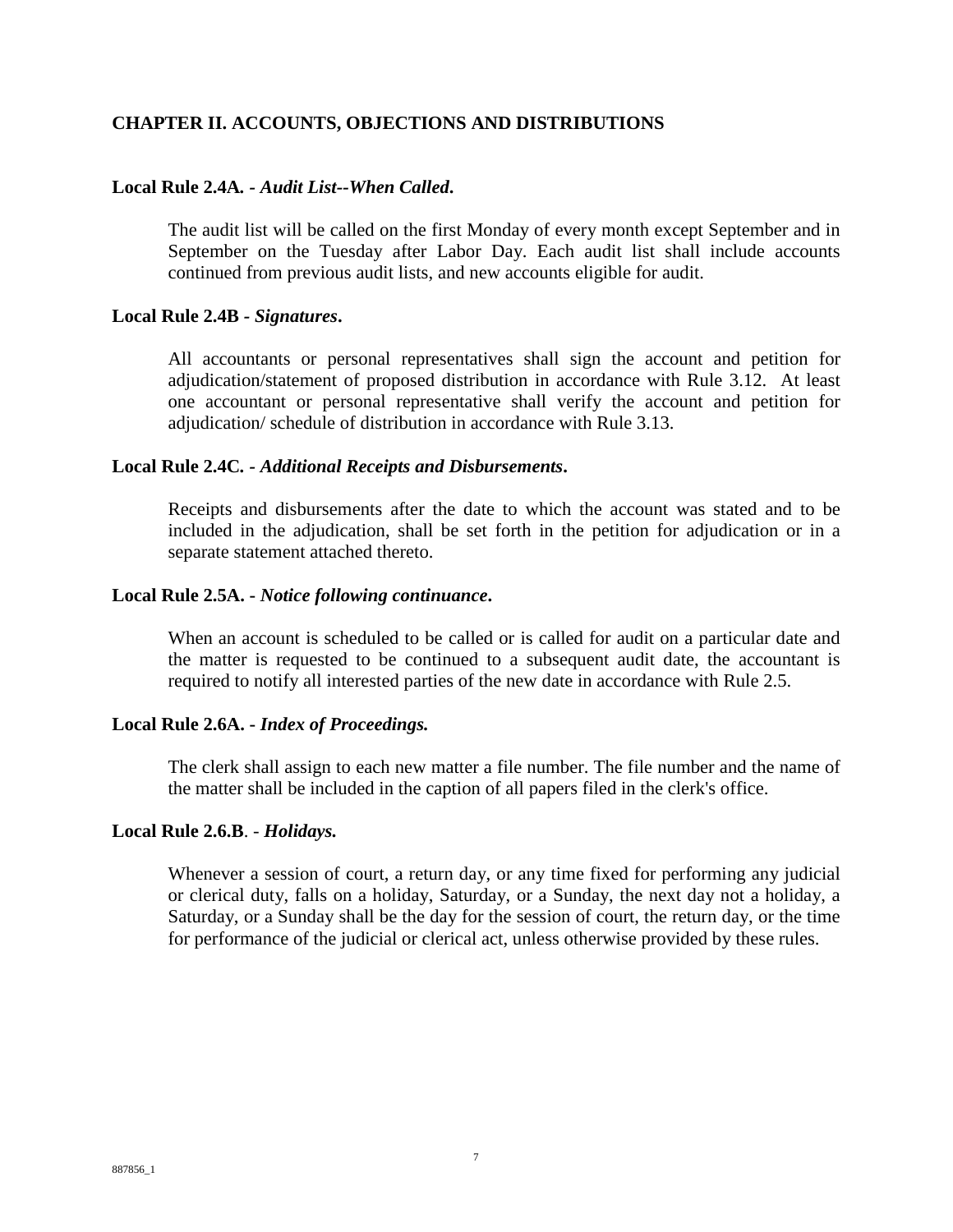## **Local Rule 2.6C. -** *For a Particular Audit***.**

Accounts to appear on a particular audit list must be filed not later than the fifth Wednesday preceding the date when that audit list will be called, except when that Wednesday falls on a holiday, in which event accounts must be filed not later than the next preceding non-holiday.

# **Local Rule 2.7A –** *Hearings on Objections to Accounts, Claims or Questions of Law*

- (a) When objections to an account have been filed, a hearing on the objections will be held on a day fixed by the court.
- (b) *Claimant's Statement*. The attorney for claimant shall file with the clerk, prior to the hearing, a written statement of all material facts relied upon and shall serve a copy thereof on the attorney for accountant or other contesting parties at least twenty days prior to the hearing in the manner provided in Rule 4.2.

### **Local Rule 2.9A -** *Schedules of Distribution*

- (a) *Filing*. The court, when it appears advisable or when requested, will direct the attorney for accountant to prepare and file a schedule of distribution. Schedules shall be certified by the attorney for accountant to be correct and in conformity with the adjudication, and shall be filed with the clerk in duplicate. When a schedule is approved in writing by interested parties the attorney for accountant shall also certify whether or not such parties constitute all those affected thereby.
- (b) *Confirmation*. If no objections are filed by the twentieth day after the schedule was filed, it will be confirmed, as of course. Schedules approved in writing by all interested parties affected thereby will be confirmed, as of course, on the day filed. Thereupon the accountant shall have authority to make necessary assignments and transfers of any securities awarded in kind, and the schedule will be attached to and become part of the adjudication.
- (c) *Objections*. Objections to unconfirmed schedules of distribution shall be filed with the clerk, and may be filed not later than the twentieth  $(20<sup>th</sup>)$  day after the schedule was filed. Such objections may raise questions relating only to the schedule itself, and shall in no event raise questions which actually were or else could have been raised previously, by claims, or by objections to the account.

### **Local Rule 2.9B -** *Schedules of Distribution (Notice of Filing)*

(a) *When Notice Given*. Notice of filing the schedule of distribution shall be given to all interested parties affected thereby who do not attach to it or submit with it their written approval, but only when the schedule contains: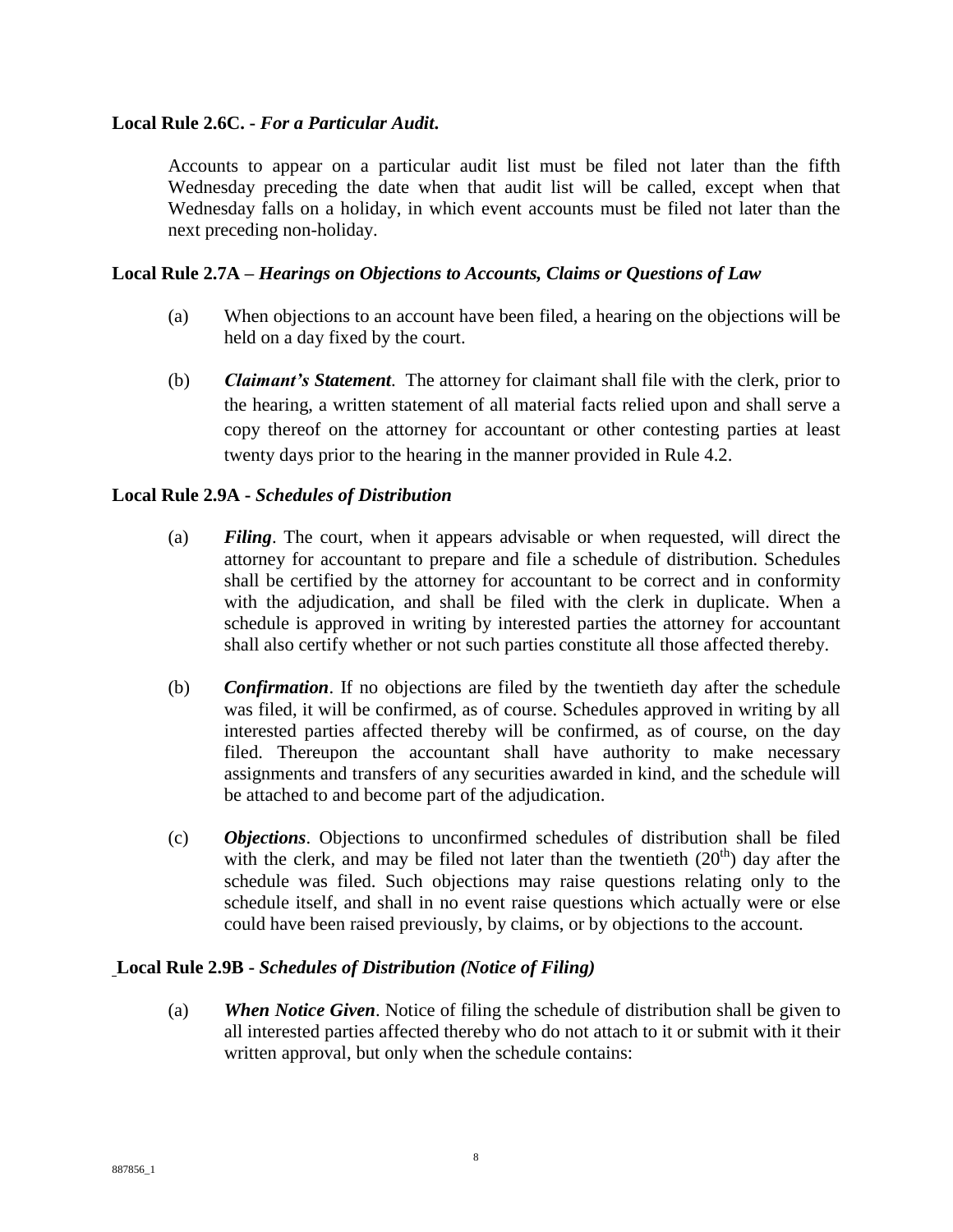- 1) items of additional receipts or disbursements not included in the adjudication; or
- 2) distribution of assets which were awarded in kind in the adjudication, but which were neither specifically bequeathed to the distributee nor elected by him to be taken in kind or which were revalued.
- (b) *Time of Notice*. Such notice shall be given no later than the day of the filing of the schedule, by letter addressed to the last known address of the party in interest or his attorney.
- (c) *Return of Notice*. The attorney for accountant shall certify on the schedule that due notice of the filing thereof was given as required by this rule and shall attach a copy of the notice and a list of those to whom such notice was sent.

### **Local Rule 2.9C –** *Distribution of Real Estate*

- (a) *When No Partition or Allotment Required or When Distributees Agree to Schedule*. No schedules of distribution shall include separate awards of real estate to the parties entitled thereto, whether individually, or, where the circumstances require, in undivided interests. The real estate so awarded shall be described in the same detail and with the same particularity as is commonly required to be included in deeds and may recite how title was acquired. Approval of schedules of distribution shall be in the nature of confirmation of title in the respective distributees and the clerk is authorized to certify to integral excerpts or extracts from such schedules, so approved, for purposes of recording such devolutions of real estate in the office of the recorder of deeds.
- (b) *Partition or Allotment of Real Estate Requested by Accountant or a Party in Interest.* Whenever partition or allotment of real estate is requested by the accountant or a party in interest, the request shall be made at the audit and the auditing judge shall make such order, including a direction to submit an information certificate, issued by an attorney or a responsible title insurance company, showing the current state of the title, if required, provisions for owelty, if any, the preparation of a schedule of distribution, notice to the parties and fixing the dates of further hearings, as may be necessary under the circumstances to protect all interested parties.
- (c) *Form of Clerk's Certificate.* The following form shall be prepared by the attorney for the accountant, and submitted to the clerk for execution on final confirmation of an adjudication awarding real estate: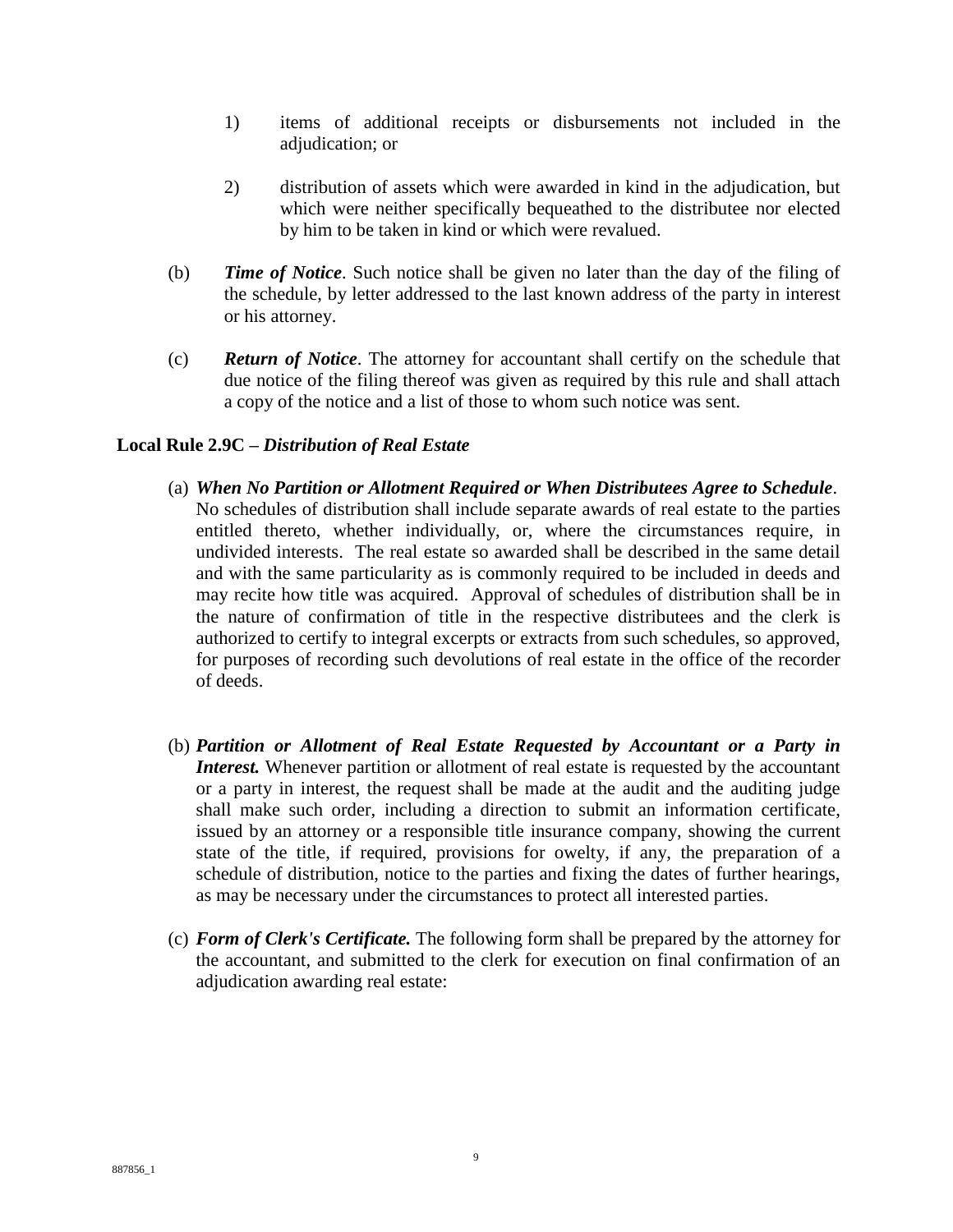# **CERTIFICATE OF AWARD OF REAL ESTATE**

**ESTATE OF \_\_\_\_\_\_\_\_\_\_**

**Late of the Borough of Norristown, Deceased**

**No. \_\_\_**

**Award of Real Estate to:**

**(1) \_\_\_\_\_\_\_\_\_\_ of \_\_\_\_\_\_\_\_\_\_ (2) \_\_\_\_\_\_\_\_\_\_ of \_\_\_\_\_\_\_\_\_\_.**

**Commonwealth of Pennsylvania**

**ss:**

**County of Montgomery**

**I, \_\_\_\_\_\_\_\_\_\_\_\_\_\_\_, Assistant Clerk of the Orphans' Court Division of the Court of Common Pleas for the County of Montgomery, in the Commonwealth of Pennsylvania, do hereby certify the attached to be a true and correct excerpt from the schedule of distribution filed in conformity with adjudication of the Orphans' Court Division of the Court of Common Pleas of Montgomery County upon the first and final account of \_\_\_\_\_\_\_\_\_\_ and \_\_\_\_\_\_\_\_\_\_, Executors of the Will of \_\_\_\_\_\_\_\_\_\_, late of the Borough of Norristown, deceased, filed and confirmed nisi \_\_\_\_\_\_\_\_\_\_, \_\_\_\_\_\_\_\_\_\_, 20\_\_\_, and confirmed absolutely \_\_\_\_\_\_\_\_\_\_, \_\_\_\_\_\_\_\_\_\_, 20\_\_\_, as the same remains on file and is of record in said court.**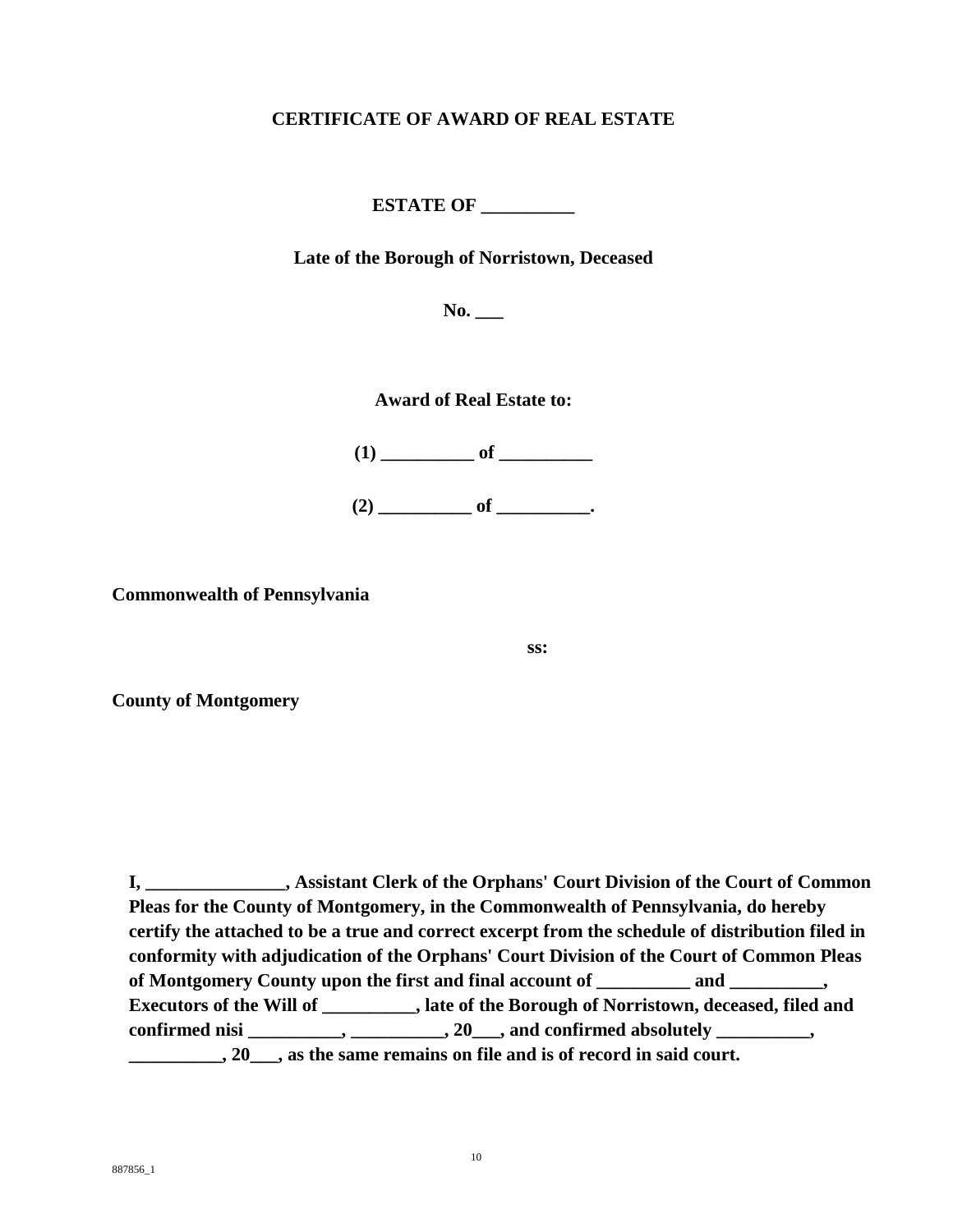**IN TESTIMONY WHEREOF, I have hereunto set my hand and affixed the seal of said Court at Norristown this \_\_\_, day of \_\_\_\_\_\_\_\_\_\_, 20\_\_\_.**

**Assistant Clerk of the**

**\_\_\_\_\_\_\_\_\_\_\_\_\_\_\_\_\_**

**(SEAL) Orphans' Court Division**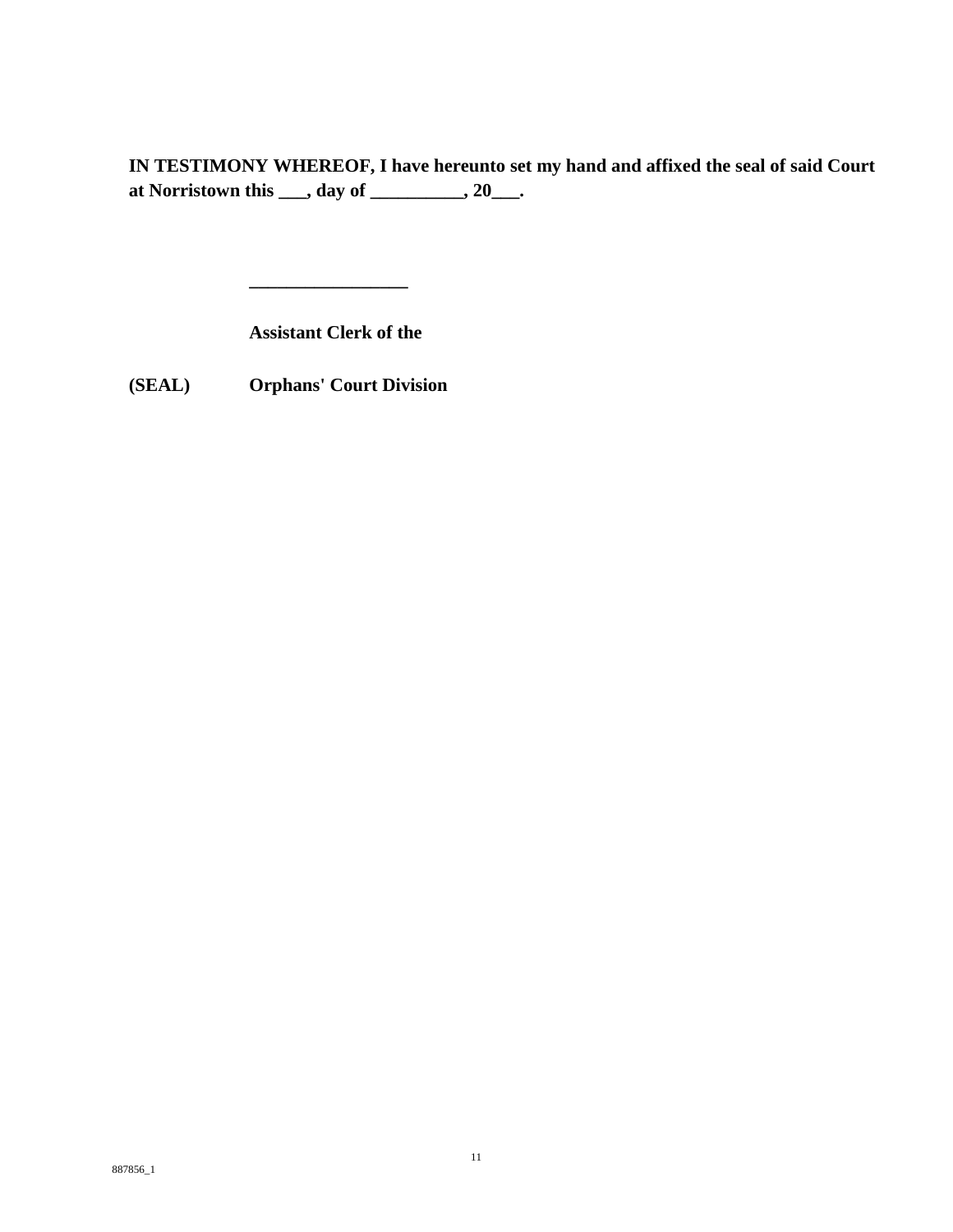# **CHAPTER III. PETITION PRACTICE AND PLEADING**

#### **Local Rule 3.4 A. -** *Trust Inter Vivos*

The original, or a copy certified by counsel to be true and correct, of the trust instrument and any amendments thereto, shall be filed or e-filed with the clerk when the court is first required to exercise its jurisdiction over the *inter vivos* trust. The instrument shall be indexed and recorded by the clerk. Any revocation shall be likewise filed, indexed and recorded. The rules of court applicable to testamentary trusts shall apply to trusts *inter vivos* as far as appropriate.

#### **Local Rule 3.4 B. -** *Sureties*

- (a) *Individual Sureties*. Individuals proposed as sureties on bonds of fiduciaries shall take an affidavit on the printed form supplied by the clerk, setting forth the facts required thereby. Such affidavit shall be filed together with the bond when that is filed for approval, and shall be renewed annually thereafter as long as the bond shall remain in effect. A member of the Bar or any employee of this court shall not act as surety in any proceeding in this court, except by special leave of court.
- (b) *Corporate Sureties.* Every surety company duly authorized to do business in Pennsylvania may become surety on any bond or obligation required to be filed in this court; provided that a currently effective certificate issued to it by the Insurance Department of the Commonwealth of Pennsylvania, evidencing such right, shall be on file with the clerk, and that no bond shall be executed by any surety company after May 1 of any year until such certificate issued after March 31 of the same year shall have been filed with the clerk.

### **Local Rule 3.5 A. -** *Petition Requesting a Rule Setting a Date and Time for Response*

- (a) Where a citation is not required, in lieu of proceeding by notice practice under Rule 3.5(b), the Court, upon its own motion or the request of the petitioner, may enter a preliminary decree, in the form provided in subparagraph (d), providing for the issuance of a rule to show cause and the scheduling of a date and time for appearance and response to the petition.
- (b) If a petitioner requests that a preliminary decree be entered issuing a rule to show cause and setting a date and time for appearance and response to the petition, the petitioner shall attach a proposed preliminary decree to the petition in the form provided at subparagraph (d); the petitioner shall not include any proposed injunctive relief in a proposed preliminary decree.
- (c) If a preliminary decree establishing a rule to show cause and setting a date and time for appearance and response to a petition is entered the following procedure shall apply: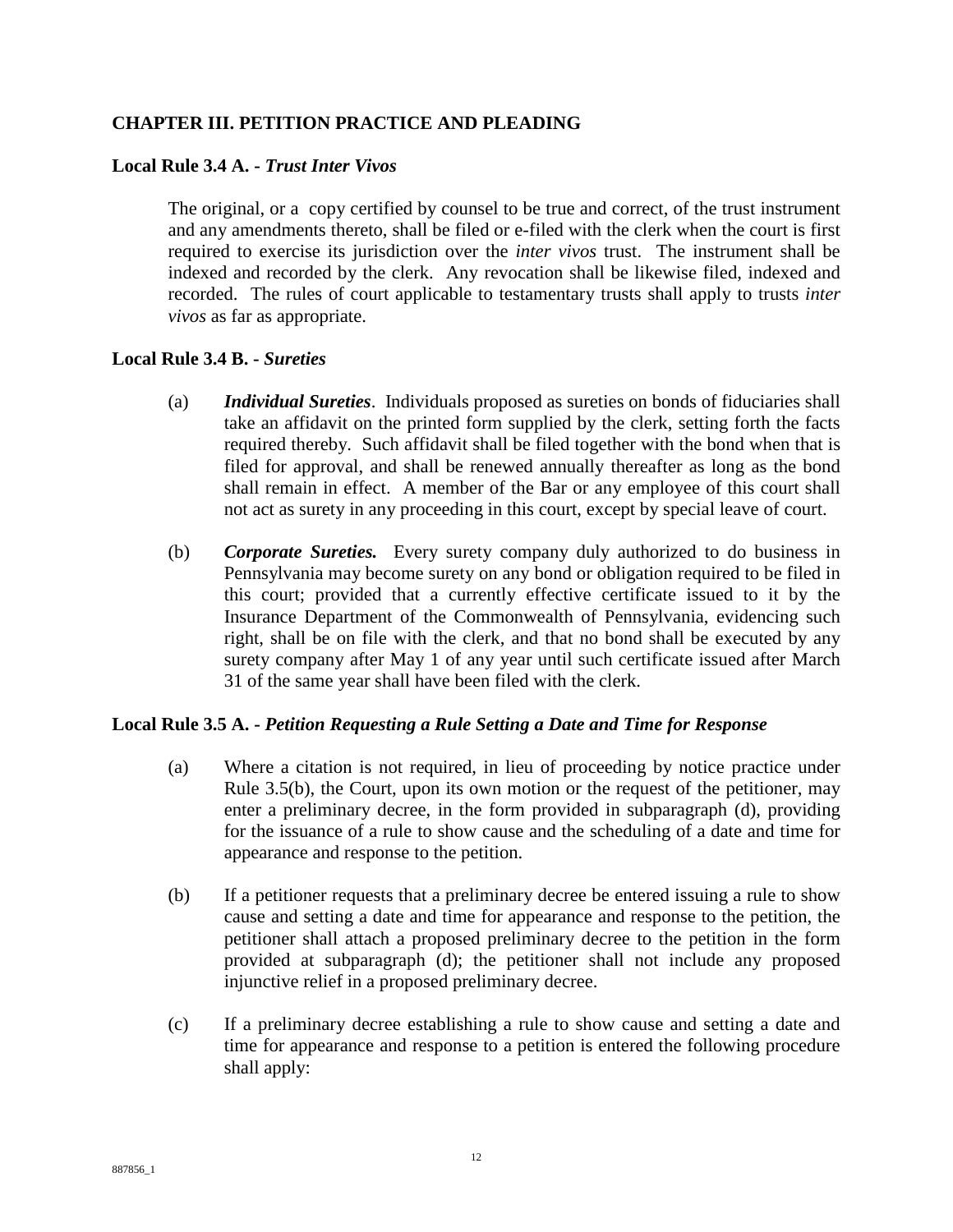- 1) The petitioner must file a certificate of service, listing the names and addresses of those individuals and entities to whom petitioner has sent a copy of the preliminary decree and the petition by first-class United States mail sent at least twenty (20) days before the response date set in the preliminary decree;
- 2) If an answer is not filed on or before the date scheduled in the preliminary decree, all averments of facts in the petition may be deemed admitted and the court shall enter an appropriate order;
- 3) If an answer is filed raising no disputed issues of material fact, the court, may decide the petition on the basis of the petition and answer;
- 4) If an answer is filed raising disputed issues of material fact, the court shall authorize such discovery as the court deems appropriate under the circumstances and shall set a schedule for a hearing and any briefing that the court shall require and for disposition of the petition.
- (d) The preliminary decree described in paragraphs (a) and (b) shall be substantially in the following form:

# [CAPTION]

# PRELIMINARY DECREE

AND NOW, this \_\_\_\_ day of \_\_\_\_\_\_\_\_\_\_\_, 20\_\_, upon consideration of the attached petition, it is hereby ordered that:

A Rule is hereby issued upon the respondent(s) [insert name or names of respondents] to appear and show cause why the petitioner is not entitled to the following relief requested in the petition:

[Insert paragraph or paragraphs restating relief requested in wherefore clause of Petition]

(2) The respondent shall file an answer to the petition on or before the \_\_\_ day of \_\_\_\_\_\_\_\_\_\_\_, 20\_\_, and shall appear on that date at 9:30 am. in Courtroom \_\_, One Montgomery Plaza, Norristown, PA.

(3) The petition may be disposed of by the Court on that date, or the Court may set a schedule for such further proceedings as may be necessary.

By the Court

 $\overline{\phantom{a}}$  , and the contract of the contract of the contract of the contract of the contract of the contract of the contract of the contract of the contract of the contract of the contract of the contract of the contrac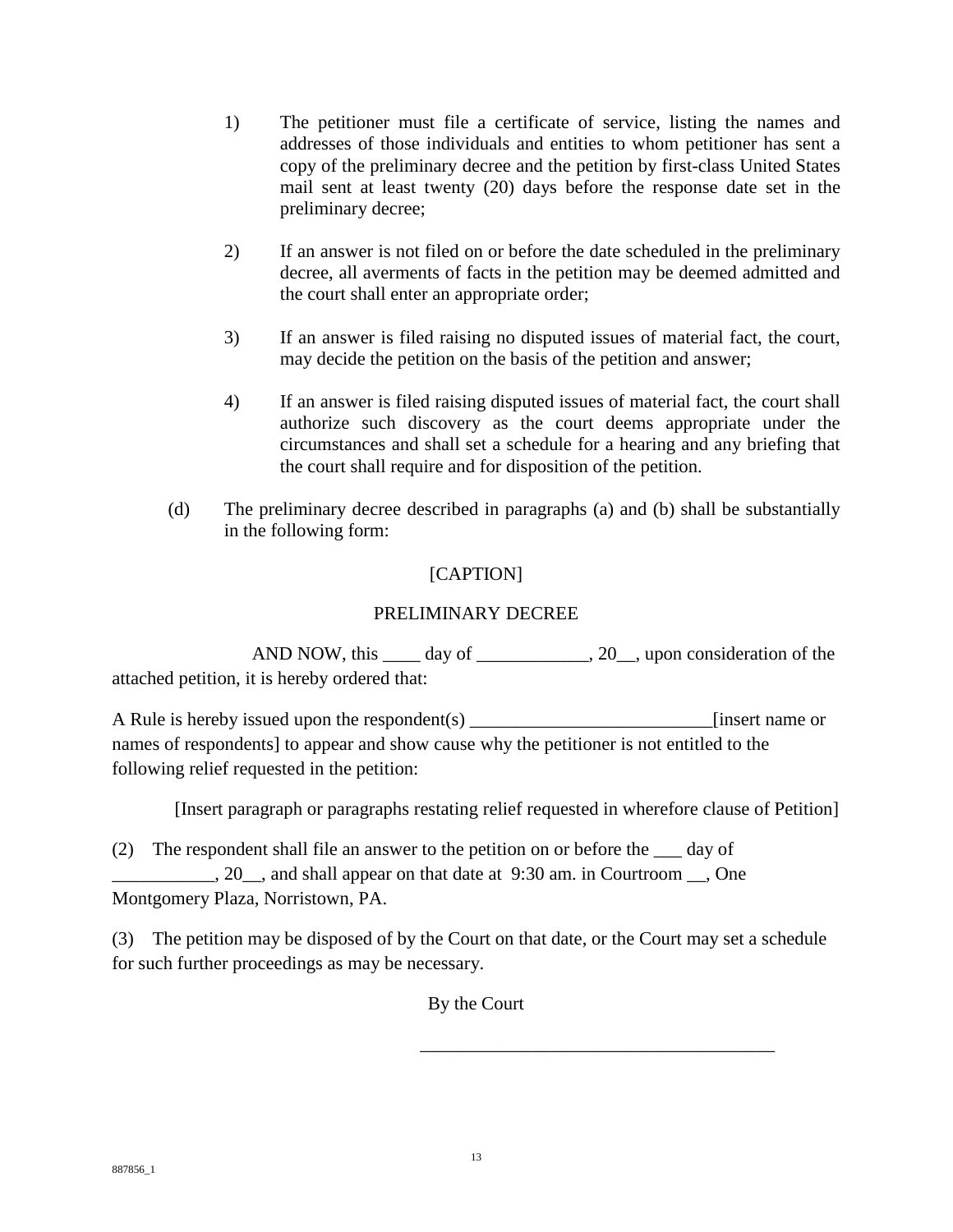## **Local Rule 3.9A. -** *Disposition of Preliminary Objections.*

- (a) At any time after twenty (20) days have passed following the filing of preliminary objections, if no amended petition has been filed, the court may set a schedule for briefing and argument, if necessary, or may rule on the preliminary objections and any answer thereto without argument or briefing.
- (b) Briefs or memoranda of law shall be required only by special order of the court in every case.

# **CHAPTER IV. FORMAT AND SERVICE OF LEGAL PAPER BY PARTIES AND COURT; ELECTRONIC FILING**

# **Local Rule 4.7 A. -** *Electronic Filing of Legal Papers*

(a) *Authorization for Electronic Filing*. Effective January 6, 2014, the Clerk of the Orphans' Court of Montgomery County shall accept all legal papers and exhibits either by paper filing or by electronic filing through the Clerk of the Orphans' Court of Montgomery County Electronic Filing System ("Electronic Filing System").

# (b) *Electronic Filing of Legal Paper*.

- 1) Format of legal papers. Legal papers and exhibits to be filed by electronic filing shall be filed in portable document format (.pdf or "PDF"). Any legal paper submitted to the Clerk of the Orphans' Court as a paper filing shall be converted to PDF and the Clerk of the Orphans' Court shall maintain the legal paper in PDF format.
- 2) Original legal papers. The Clerk of the Orphans' Court may return the original legal paper to the filing party, for retention by the filing party as required by Pennsylvania Supreme Court Orphans' Court Rule 4.7(c) (3), provided that the Clerk of the Orphans' Court shall maintain a complete and accurate paper copy of every legal paper filed in the Clerk of the Orphans' Court file.
- 3) Exhibits. Each exhibit to a legal paper shall be filed as a separate PDF document but as part of the same docket entry filed electronically, each exhibit shall be uploaded by the filing party as a separate PDF document, associated with the same filing as the legal paper. If a paper filing, each exhibit shall be entered on the docket by the Clerk of the Orphans' Court as a separate PDF document as part of the same docket entry as the legal paper.
- 4) Subsequent filing. A party filing a legal paper that is responsive to or related to an earlier filed legal paper in the same matter shall specify the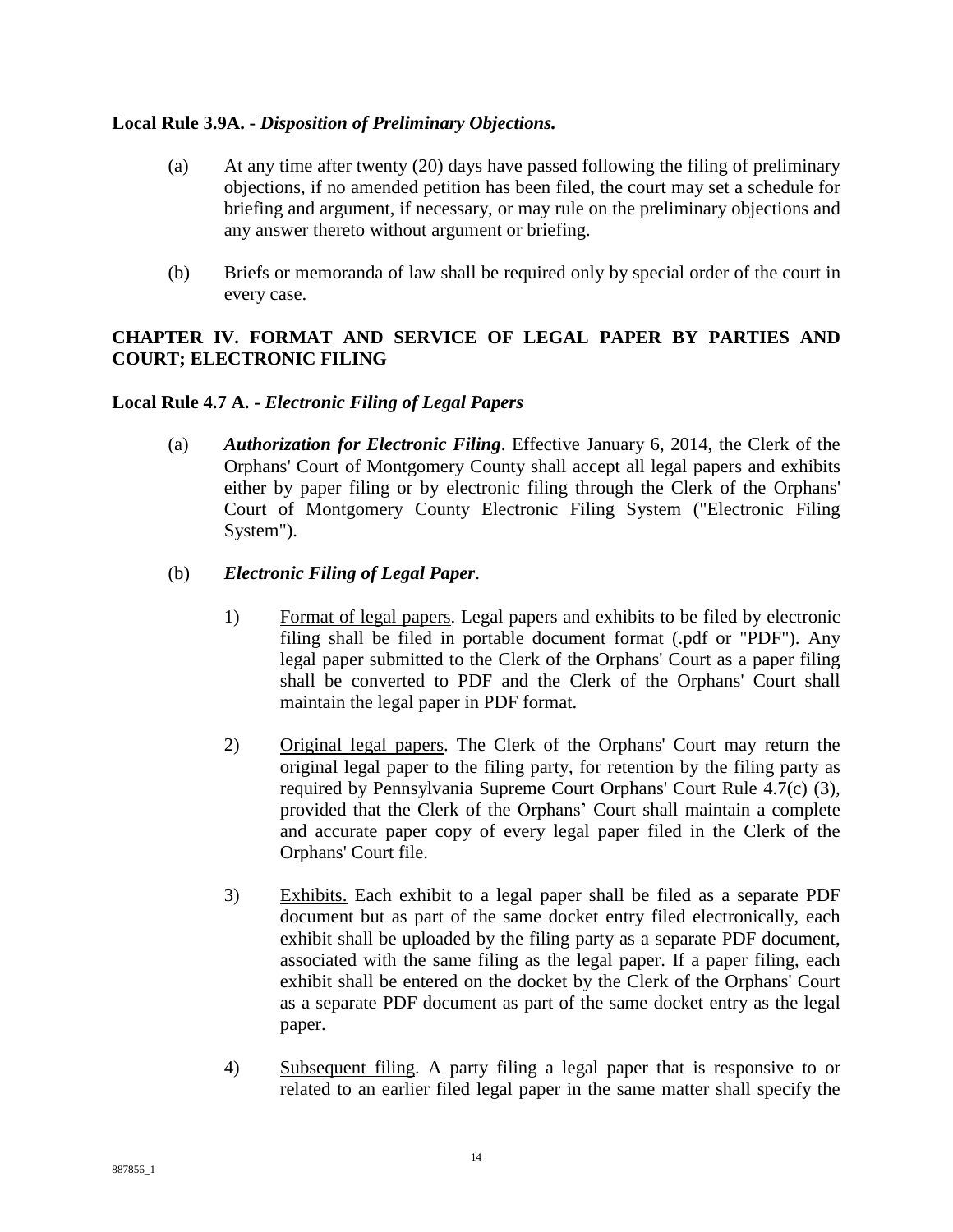'Suffix number' (which can be found in the third column on the electronic docket), date and title of the prior legal paper at the time of filing the subsequent legal paper; the suffix number shall be provided either on the Orphans' Court Cover Sheet or in the Electronic Filing System.

# (c) *Signature, Verification and Retention of Legal Paper.*

- 1) The original signature page or pages of any document filed electronically shall be retained by the filing party as required by Supreme Court Orphans' Court Rule 4.7(c) and shall be produced upon request the court.
- 2) The electronic filing of any legal paper that is required to be verified or signed (including, but not limited to a consent, waiver, joinder, settlement agreement or stipulation), acts as certification by the filing party that a paper copy of the filing was properly signed by attorneys and parties, in all places necessary, and where applicable, that the legal paper has been verified, and that the filing party has retained the signed original.

# (d) *Website, Access to Website and Filing Date.*

- 1) Website. All legal papers to be filed electronically shall be filed through the Clerk of the Orphans' Court Electronic Filing System which shall be accessible through the website of Montgomery County Courts, https://www.courtsapp.montcopa.org/ROWEfiling or at such other website as may be designated from time to time.
- 2) Access to Website. To obtain access to the Electronic Filing System, counsel and any unrepresented party must register with a User Name and Password and must provide a valid e-mail address to which official notices will be sent, and must expressly consent to the receipt of official notices, orders and decrees from the Clerk of the Orphans' Court at the e-mail address or addresses provided.
- 3) Access available at all times. As required by the Supreme Court Orphans' Court Rule 4.7(d)(2), the Clerk of the Orphans' Court shall provide electronic filing access at all times.
- 4) Acknowledgement of Receipt of E-filing. Upon receipt of a legal paper through the Electronic Filing System, the Clerk of the Orphans' Court shall provide the filing party with an electronic acknowledgement that includes the date and time that the legal paper was received by the Electronic Filing System. This receipt does not constitute acceptance (see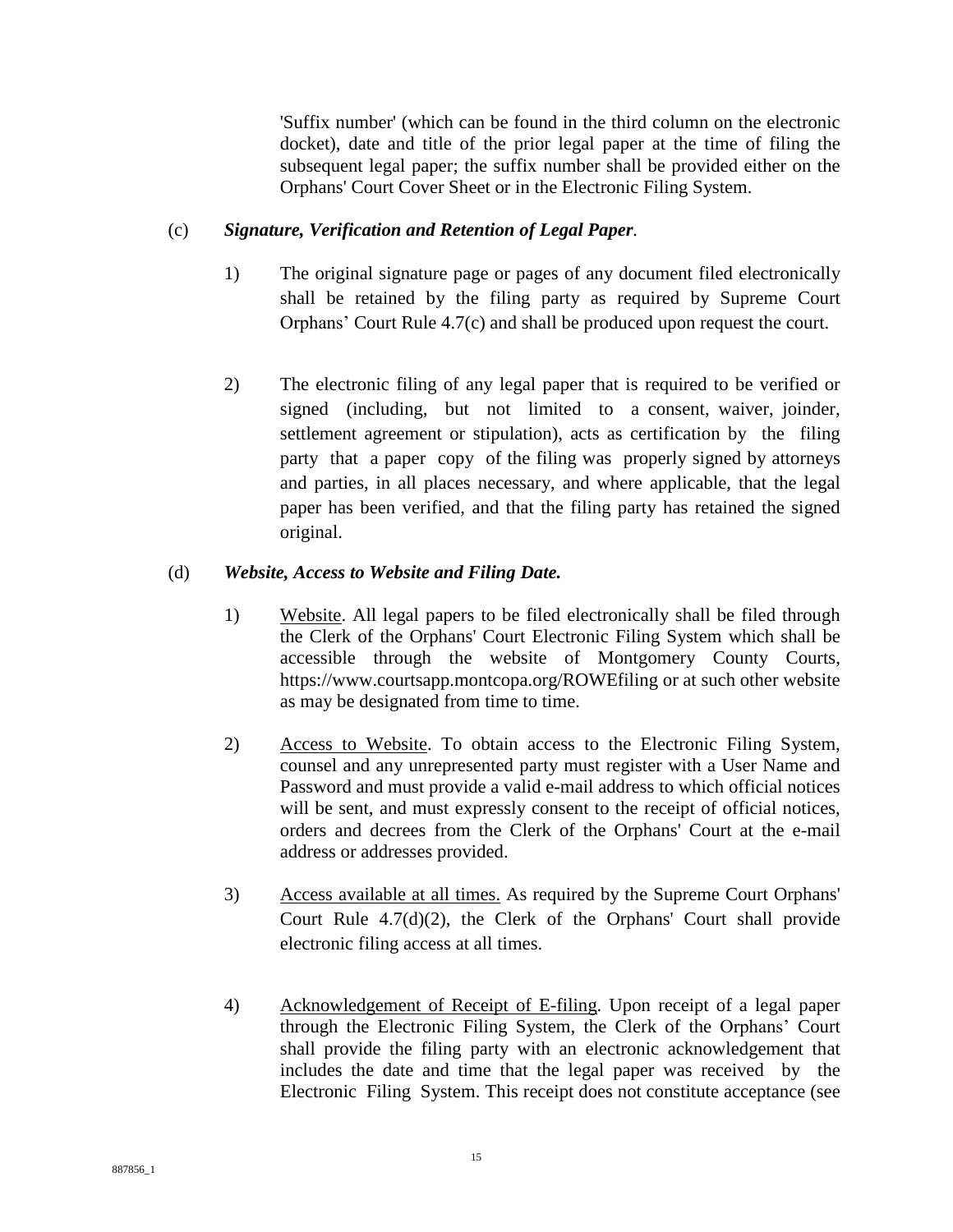paragraph 5, below).

5) Notification of Acceptance or Rejection of Filing. Upon review, the Clerk of the Orphans' Court will promptly notify the filing party either that the legal paper was accepted for filing or that the legal paper was rejected and the reason for rejection.

# (e) *Intentionally omitted.*

- (f) *Fees*. The Clerk of the Orphans' Court will accept for payment of all filing fees the following credit and debit cards: American Express, Discover, MasterCard and Visa.
- (g) *Required redaction*. Unless required by an applicable law, rule or order of court, any party or non-party filing a legal paper, as defined in Supreme Court Orphans' Court Rule 1.3, with the Clerk of the Orphans' Court must redact identifying information appearing in the legal paper filed, including in any attachments or exhibits thereto, as follows:
	- 1) An individual's social security number or taxpayer identification number (other than the social security number of a deceased individual);
	- 2) An individual's date of birth, provided that the filing may include the year of an individual's birth; provided that any filing related to a guardianship of a minor's person or estate or approval of a minor's compromise may include the date of birth of the minor;
	- 3) With respect to any financial account number, including but not limited to any bank account, investment account, or credit card account, the account number must be redacted, as well as any PIN, password or other number used to secure such account, provided that the filing may include the last four digits of the account number;
	- 4) The court may, for good cause shown in a specific case, order that additional information must be redacted from any filing, including but not limited to the home street address or driver's license number of a specified individual or the names of minor children;
	- 5) The court may order the person making a redacted filing to file, in addition, an unredacted copy under seal; and
	- 6) Where the court has permitted a filing to be made under seal, the court may later unseal the filing and may order the filing party to redact the filing at that time.
	- 7) The responsibility for redacting the identifying information rests with the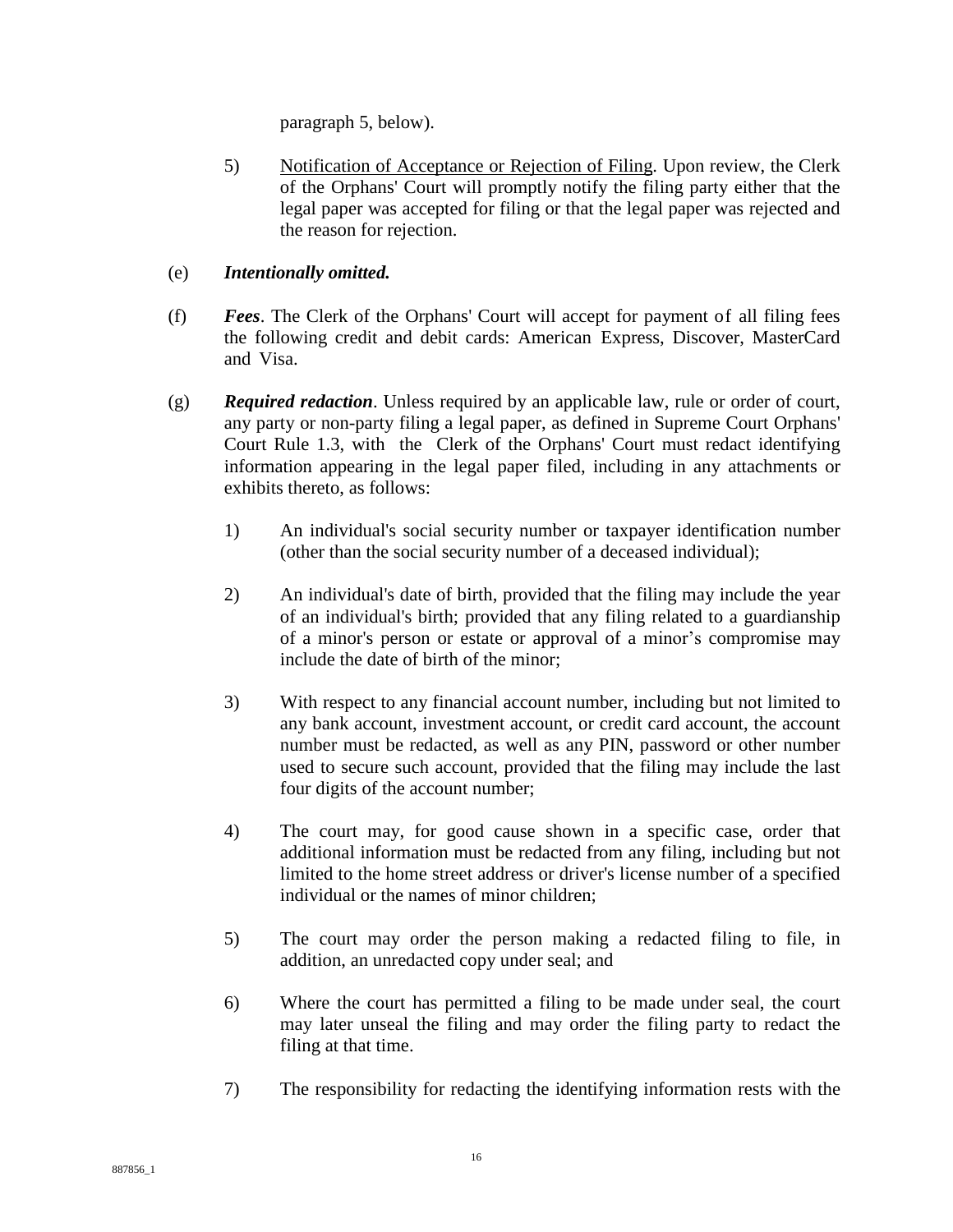party or non-party making the filing and his or her counsel and the party or non-party will be responsible for certifying to the Clerk of the Orphans' Court that this Rule has been complied with. Documents will not be reviewed by the Clerk of the Orphans' Court for compliance with this Rule.

- 8) This rule shall not prevent a filer from providing information to the Clerk of the Orphans' Court required by the Electronic Filing System, including, for example, the social security number of a decedent or personal representative, provided that the information shall be redacted from all attached PDF documents.
- 9) Any information required to be redacted under this rule, or by court order, shall not be entered in the ''Docket Text" field by the filing party during electronic filing.

# **Chapter V. RULES GOVERNING SPECIFIC TYPES OF PETITIONS**

**Local Rule 5.2A -** *Notice***.**

- (a) *When No Petition.* When the procedure is without petition no notice other than that to the personal representative need be given of the claim for exemption.
- (b) *When Petition Filed.* When the procedure is by petition, notice of the filing thereof, and of the date fixed by the court for confirmation and allowance which shall not be less than twenty days after providing notice of the filing of the petition, shall be given by actual notice to the personal representative, if any, and to all persons other than creditors adversely affected by allowance of the exemption who do not join in the prayer of the petition, and by petition,
- (c) *After Appraisement.* When it is necessary for the court to appoint appraisers, the notice shall be given after the appraisement has been made and filed.

# **Local Rule 5.2B -** *Objections.*

- (a) *Voluntary Distribution.* Questions regarding disbursements claimed in the personal representative's account for assets delivered or permitted to be retained for or on account of the exemption may be raised only by objections to the account, which shall be filed with the clerk in compliance with Rule 2.7.
- (b) *When Petition Filed.* When the procedure is by petition, questions as to the appraisement or allowance, or both, may be raised only by objections filed with the clerk on or before the time fixed for confirmation and allowance.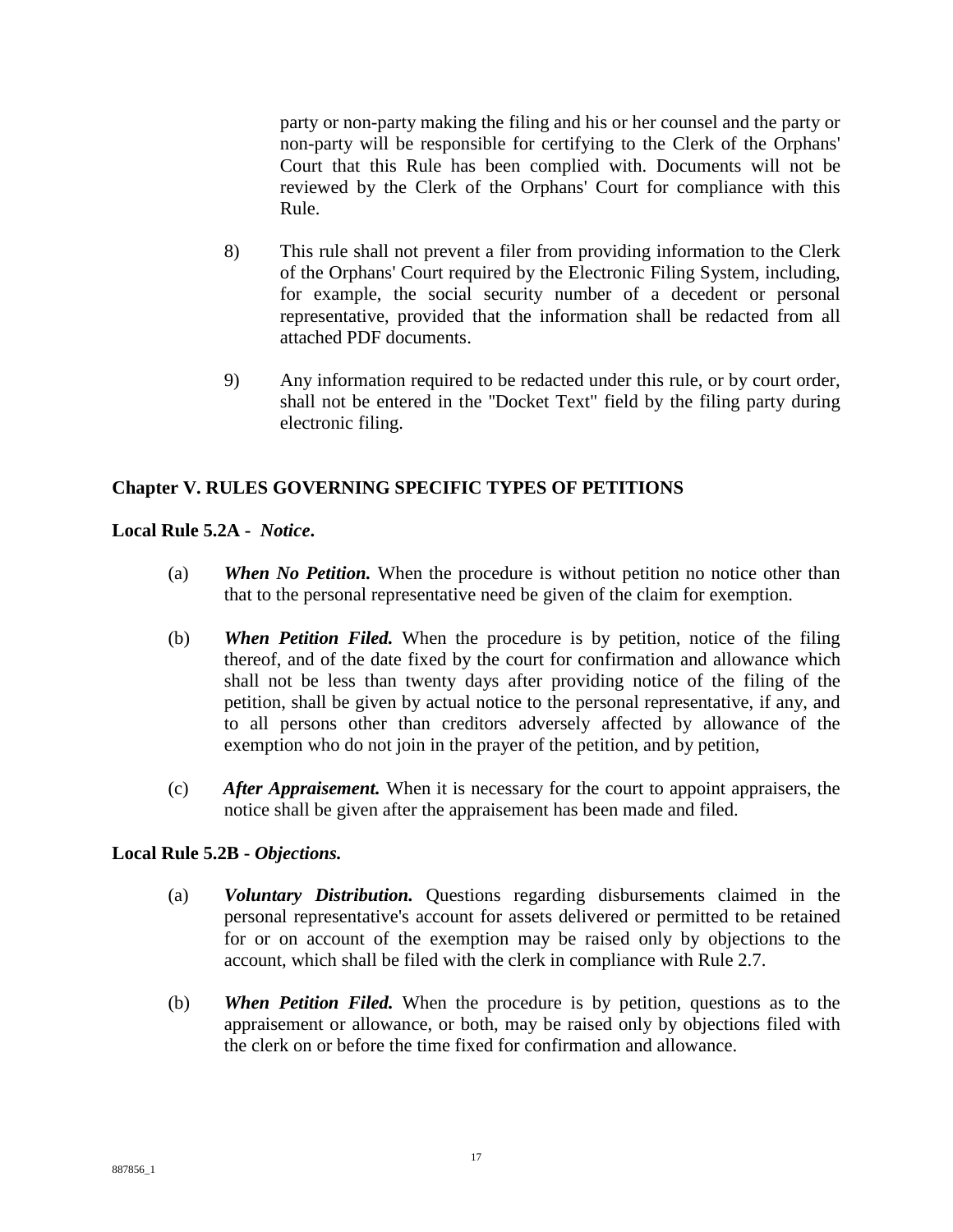(c) *Higher Bid.* Objections which relate only to the amount of the appraisement will be dismissed unless a definite and bona fide higher bid for the property is made, or facts warranting consideration by the court appear.

# **Local Rule**: **5.2C -** *Final Decree.*

When the procedure is by petition, if no objections are filed on or before the time fixed in the preliminary decree, confirmation of the appraisement and allowance of the exemption may be obtained by submitting to the court the return to notices and a form of final decree.

#### **Local Rule: 5.4A -** *Extension of Time.*

A petition for the extension of time in which the surviving spouse may file an election to take against the will shall include the requirements of subparagraphs (1) through (5) for a petition under Rule 5.4 and a request for a citation upon the interested parties who have not joined in the petition or who have not consented thereto to show cause why an extension of time to file an election should not be granted.

#### **Local Rule: 5.6A**. - *Appearance at Presentation of Petition.*

A minor shall appear at the hearing on all petitions for the appointment of a guardian of their person. A minor who is fourteen years old or older at the time of the hearing shall appear at the hearing on all petitions for the appointment of a guardian of his/her estate; unless the minor has consented to the proposed guardian and the consent is attached to the petition.

### **Local Rule: 5.6B.** - M*inor's Estate. Restricted Accounts. Waiver of Bond.*

In lieu of the entry of bond, the court in appropriate cases may authorize the guardian to deposit the funds of the minor in an interest bearing account or to purchase shares of a building and loan association or Federal savings and loan association which has an office located in Montgomery County, in accordance with the provisions of Probate, Estates and Fiduciaries Code § 5103, subject to the express restriction, to be noted on the records of the institution, that no withdrawals shall be made therefrom without order of court, and that the evidence of the deposit or investment, marked to indicate the restriction, shall be promptly exhibited to the clerk. If the minor is sixteen (16) years of age or over, or if the funds of the minor are \$10,000 or less, the requirement of a bond will be waived unless specially required by the Court. The Court may also waive the requirement of a bond in such other cases as the Court, for cause shown, finds that no bond is necessary.

#### **Local Rule: 5.6C. -** *Minor's Estate. Guardian. Certificate of Appointment. Security.*

If bond is required of a guardian, the clerk shall not issue the certificate of his or her appointment until the bond and surety have been approved by the court.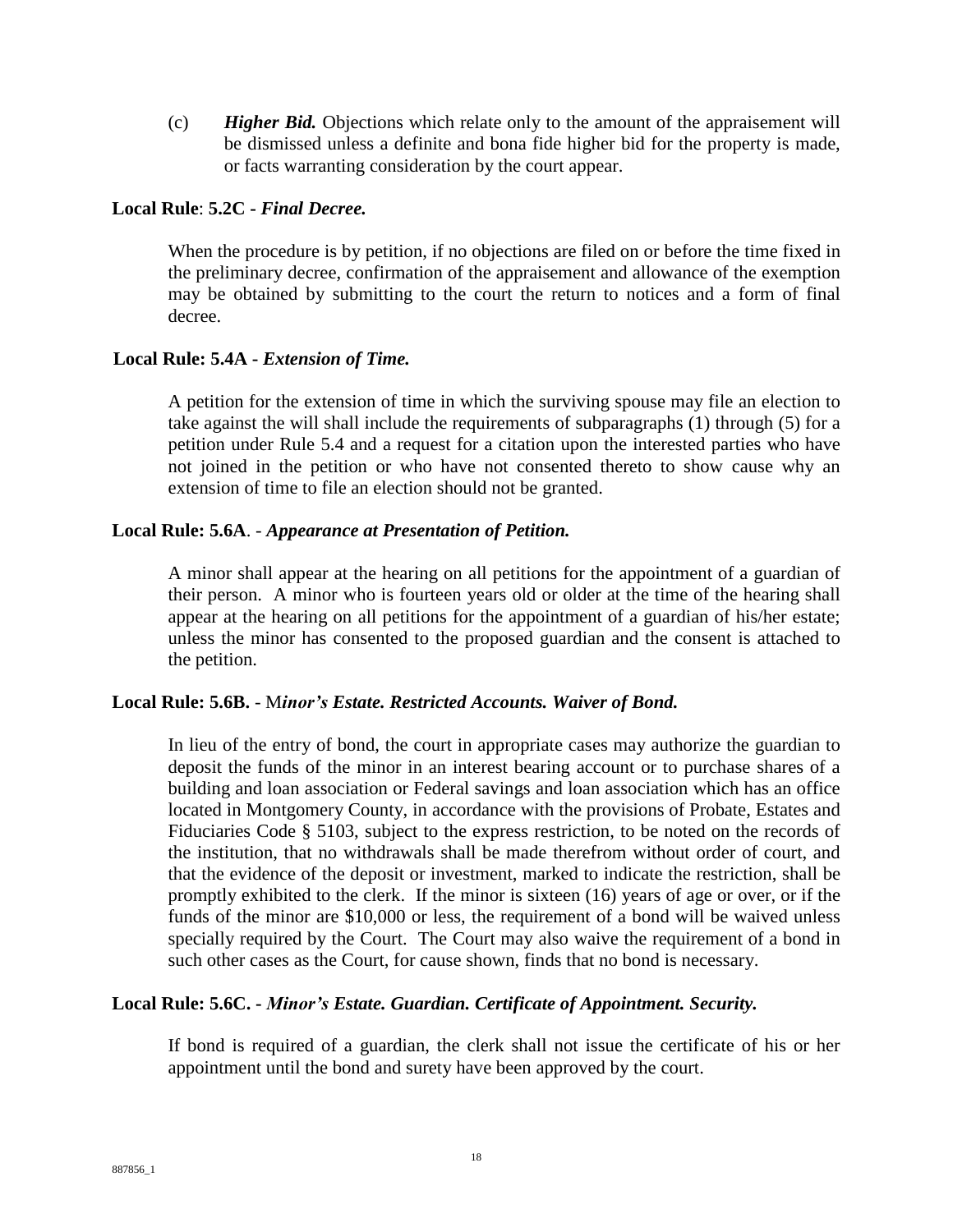#### **Local Rule: 5.6D. -** *Minor's Estate. Allowances.*

When a petition is necessary for an allowance from a minor's estate, the petition shall set forth:

- (a) the manner of the guardian's appointment and qualification, and the dates thereof;
- (b) the name, age and residence of the minor;
- (c) the name of the person with whom the minor resides, the name and age(s) of that person's spouse and children and/or dependents, if any;
- (d) whether or not the minor's parents are living;
- (e) the value of the minor's estate, real and personal, and the net annual income;
- (f) the circumstances of the minor, whether employed or attending school; if the minor's parents, or any other person charged with the duty of supporting him or her, is living, the financial condition and income of such person and why he or she is not discharging his or her duty to support the minor; and whether there is adequate provision for the support and education of the minor;
- (g) the date and amount of any previous allowance by the court; and
- (h) the financial requirements of the minor and his or her family unit, in detail, and the circumstances making such allowance necessary.

### **Local Rule: 5.8A . -** *Discharge of Fiduciary – Exhibits.*

Written consent of the surety, if any, shall be attached to the petition, and orders to satisfy awards from all other parties shall be submitted therewith.

### **Local Rule: 5.8B -** *Discharge of Personal Representative, Estates Not Exceeding \$50,000.*

A petition with account annexed for the discharge of a personal representative under Rule 5.8 shall also conform as far as practicable to the requirements of a petition under Rule 5.16 for the settlement of a small estate under the provisions of Section 3102 of Probate, Estates and Fiduciaries Code.

### **Local Rule: 5.10A . -** *Public Sale. Contents of Petition Additional Requirements*

(a) When it is required that a personal representative, trustee or guardian petition the court to sell real property at public sale, the petition (in addition to requirements of Rule 5.10) shall also set forth in separate paragraphs: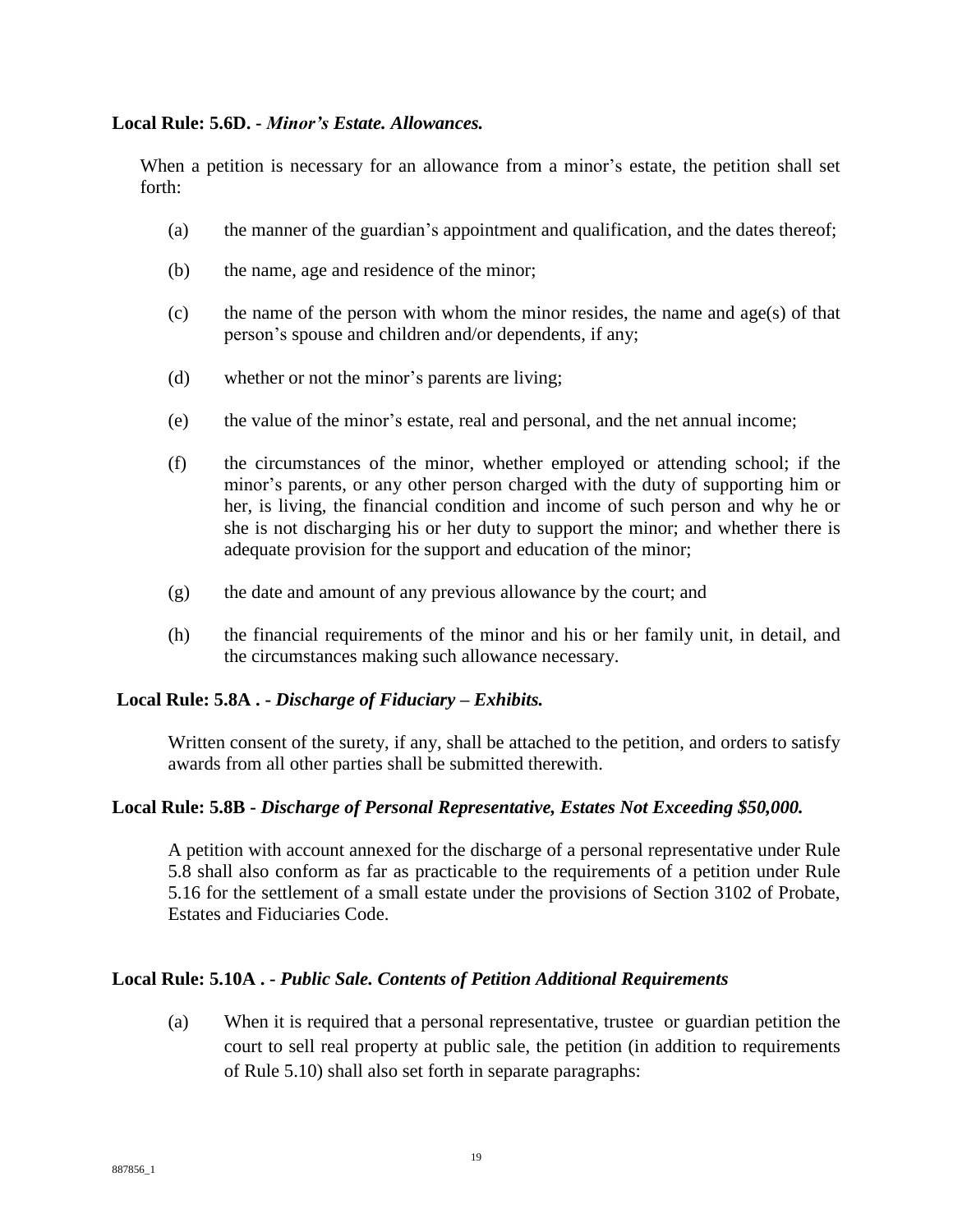- 1) With respect to a decedent's estate, the name, residence and date of death of the decedent; whether the decedent died testate or intestate; and the date of the grant of letters;
- 2) With respect to a minor's estate, the age of the minor;
- 3) With respect to a minor's estate or an incapacitated person's estate, the nature and extent of the interest of the ward, and of other persons in the real property;
- 4) With respect to property of an incapacitated person, the guardian shall include an averment whether the guardian knows or has reason to know of any objection of the ward to the sale of the real property, and shall describe the nature and circumstances of any such objection, whether stated before or after the adjudication of incapacity;
- 5) how title to the real property was acquired, stating the date and place of probate of the will or recording of the deed;
- 6) a recital of the relevant provisions of the will, trust or deed pertaining to the real property to be sold, and of the history of the trust;
- 7) that the fiduciary is not otherwise authorized to sell the real estate by the Act; or is not authorized or is denied the power to do so by the will or trust, or that it is desirable that the sale have the effect of a judicial sale, stating the reasons;
- 8) whether an inventory and appraisement has been filed; the total value of the property shown therein; and the value at which the real property to be sold was included therein;
- 9) if the fiduciary entered bond, the name of the surety and the amount of such bond;
- 10) the names and relationships of all interested parties, including the next of kin of any minor or incapacitated person, a brief description of their respective interests; whether any of them are minors, incapacitated persons or deceased, and if so, the names of their fiduciaries, if any; and the notice given to each such party in interest of the filing of the petition;
- 11) the improvements on the property, by whom it is occupied, its rental value and current tax assessment; and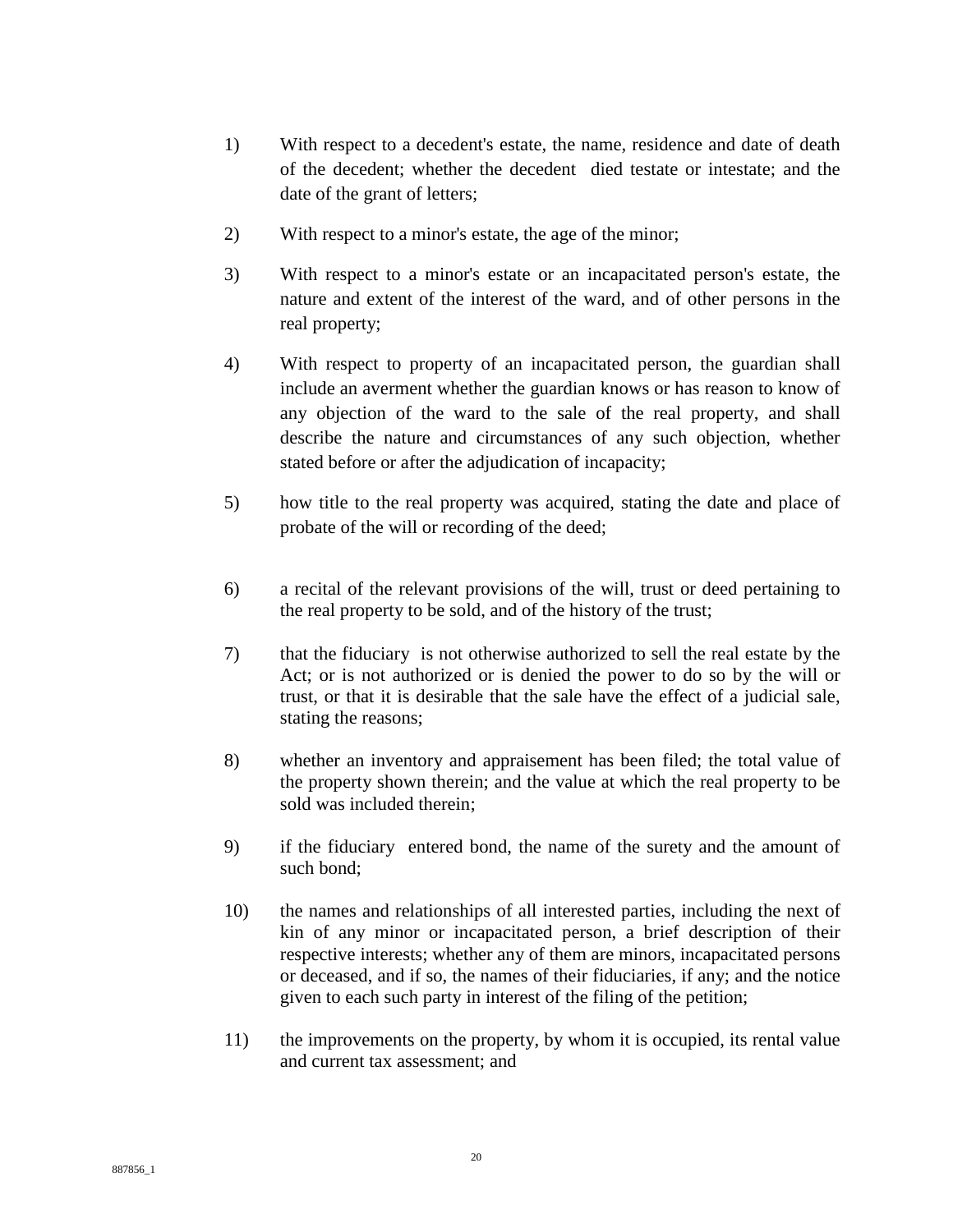12) sufficient facts to enable the court to determine that the sale is desirable for the proper administration and distribution of the estate.

# **Local Rule: 5.10B . -** *Public Sale. Exhibits.*

The following exhibits shall be attached to a petition by a personal representative, trustee or guardian, to sell real property at public sale:

- (a) a copy of the will, deed, or decree by which the fiduciary was appointed; and
- (b) any consents or joinders of interested parties, and the names and a copy of the notice which has been given to those parties who do not consent or join; and
- (c) consent by any mortgagee whose lien would otherwise not be discharged by the sale.

# **Local Rule: 5.10C. -** *Public Sale of Real Property. Notice. Return.*

- (a) *Notice.* After the allowance of a petition for public sale, public notice of the proposed sale shall be given by advertisement once a week for three successive weeks in the *Montgomery County Law Reporter* and in one other newspaper of general circulation in Montgomery County and by posting a notice on the premises, and as far as possible, at least twenty (20) days prior notice of the time and place of the proposed sale shall be given to all interested parties, by personal service or registered mail.
- (b) *Return.* Returns of public sale of real property for the purpose of approval or confirmation by the court shall be in the form of an affidavit, which shall set forth
	- 1) the information required by Local Rule 5.10A and the advertisement made;
	- 2) the price obtained; and
	- 3) the name and address of the purchaser and that he was highest bidder.

### **Local Rule: 5.10D.** - *Public Sale. Security.*

On the return day of the sale, the court, in the decree approving, or confirming the sale, will fix the amount of bond or additional security which the personal representative, trustee or guardian shall be required to enter, or will excuse the fiduciary from entering additional security.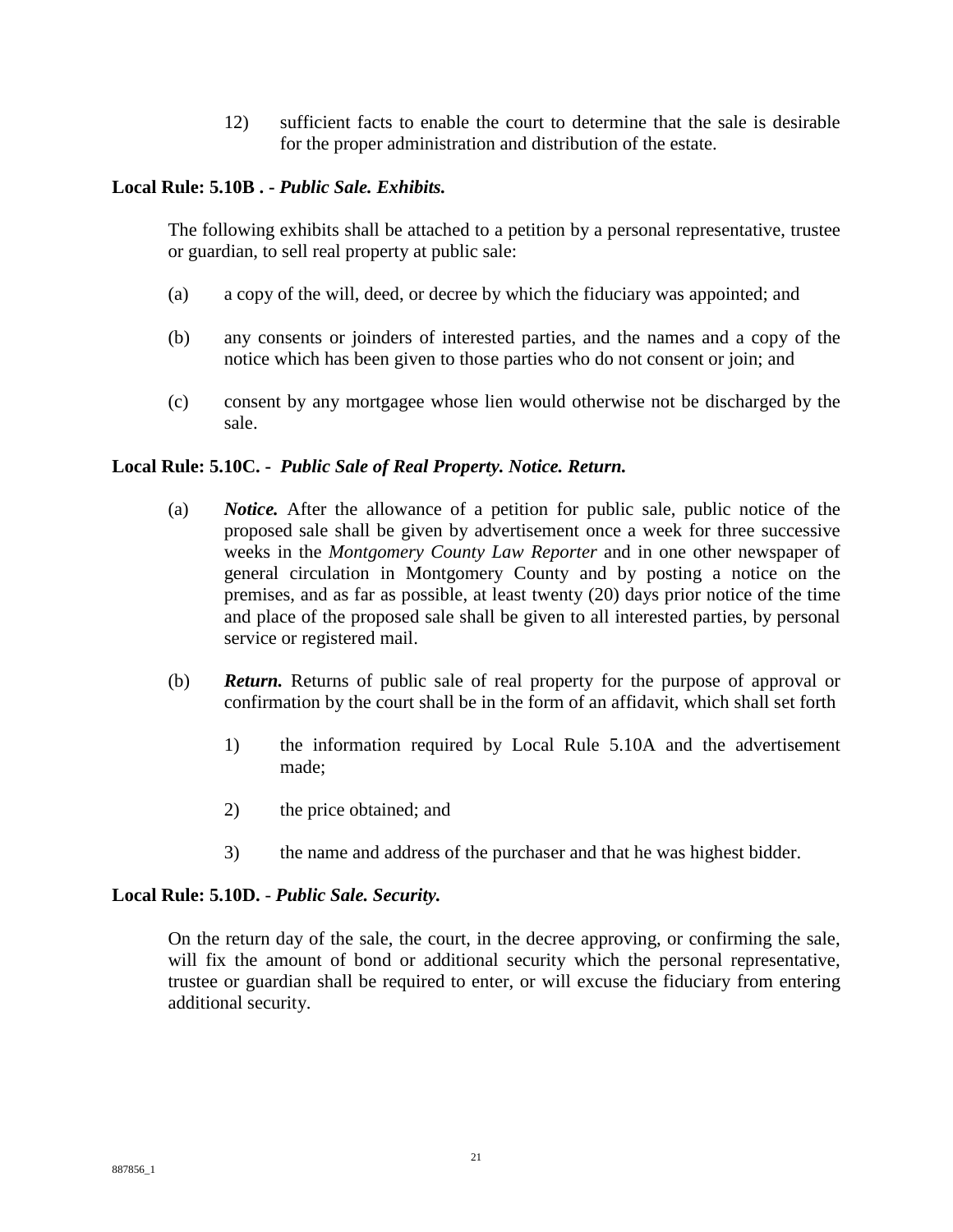# **Local Rule: 5.10E.** - *Petition to Fix or Waive Additional Security. Personal Representative. Trustee.*

- (a) *Form of Petition.* In a sale, whether public or private, of real estate by a personal representative or trustee without benefit of an order of court directing or authorizing such sale, where the fiduciary was required to give bond as such personal representative or trustee, he or she shall present a petition to the court before the proceeds of the sale are paid to him or her by the purchaser, setting forth:
	- 1) the date of death of the decedent;
	- 2) the date of the petitioner's appointment;
	- 3) the amount of the bond or bonds filed by him or her, and the date of such filing and the name or names of his surety;
	- 4) the total valuation of the personal estate as shown in the inventory and appraisement, if any; and the total proceeds of any real estate sold previously;
	- 5) a short description of the real property sold, the name of the purchaser and the amount of the consideration to be paid; and
	- 6) a prayer for an order fixing the amount of additional security or for an order excusing him from filing additional security, as the case may be.
- (b) *Surety on Additional Bond.* The surety on any additional bond except for cause shown shall be the same as on the original bond.

### **Local Rule: 5.11A.** - *Private Sale, Exchange or Option. Exhibits.*

- (a) *Personal Representative. Trustee. Guardian.* The following exhibits shall be attached to the petition by a personal representative trustee, or guardian, to sell real property at private sale or to exchange real property or give an option therefor:
	- 1) a copy of the will, deed, or decree by which the fiduciary was appointed;
	- 2) any consents or joinders of interested parties and the names and a copy of the notice which has been given to those parties who do not consent or join;
	- 3) a copy of the agreement of sale or exchange or option agreement;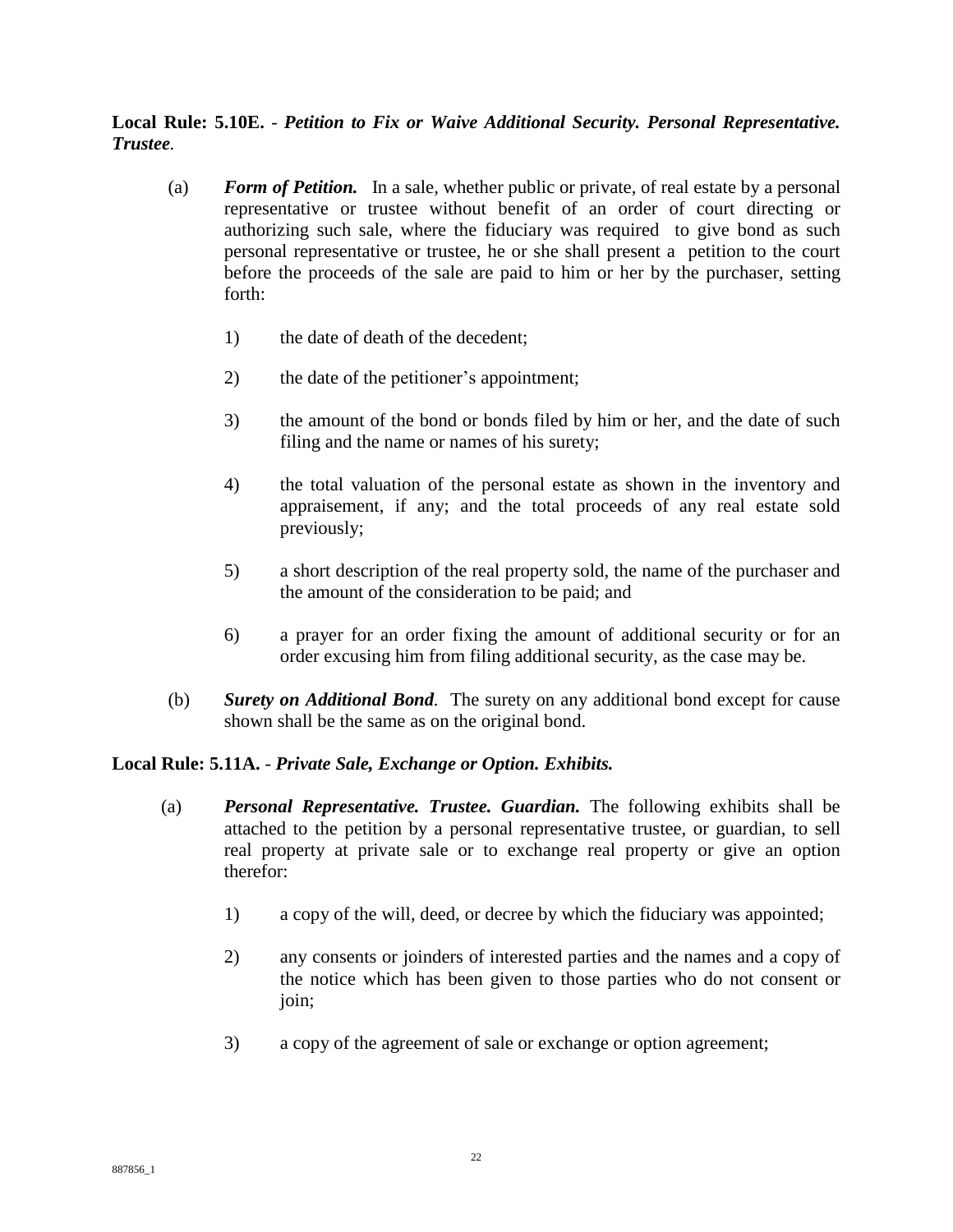- 4) affidavits as to value as to the property to be optioned or exchanged or sold and, in the case of an exchange, of the property to be received, made by two real estate appraisers; and
- 5) with respect to a sale of real property of an incapacitated person, the guardian of estate of the incapacitated person shall include in the petition for approval of the sale an averment concerning whether the guardian knows or has reason to know of any objection of the incapacitated person to the sale of the real property, and shall describe the nature and circumstances of any such objection, whether stated before or after the adjudication of incapacity.

# **Local Rule: 5.11B**. - *Procedure.*

- (a) *Private Sale.* Whenever on the day fixed for approval of a private sale a person other than the proposed purchaser named in the petition, or more than one such other person, shall appear for the purpose of offering a higher price than that to be paid by the proposed purchaser named in the petition, the following procedure shall be followed unless otherwise directed by the court;
	- 1) No offer from any proposed purchaser other than the one named in the petition will be considered unless it is at least ten (10) percent higher and is payable in cash.
	- 2) If one or more interested purchasers other than the proposed purchaser named in the petition do appear and state their willingness to offer at least ten (10) percent more, the Court will conduct an informal auction. The proposed purchaser named in the petition and all other interested purchasers shall have the opportunity to make offers at least ten (10) percent higher than the offer of the original proposed purchaser, until the highest price offered by any interested purchaser shall be determined.
	- 3) The Court will then entertain the highest offer made by an interested purchaser and will enter an appropriate decree.
- (b) *Option for Private Sale.* Part (a) of this rule shall apply to the approval of grant of an option for private sale, and in addition to the provisions of clause (1) thereof, the other proposed purchaser must also offer a consideration for the option itself which is at least one hundred (100) percent higher and is payable in cash.
- (c) *Private Exchange.* The procedure in the event another person appears, on the day fixed for approval of an exchange, for the purpose of offering a different consideration, shall be as the court directs by special order.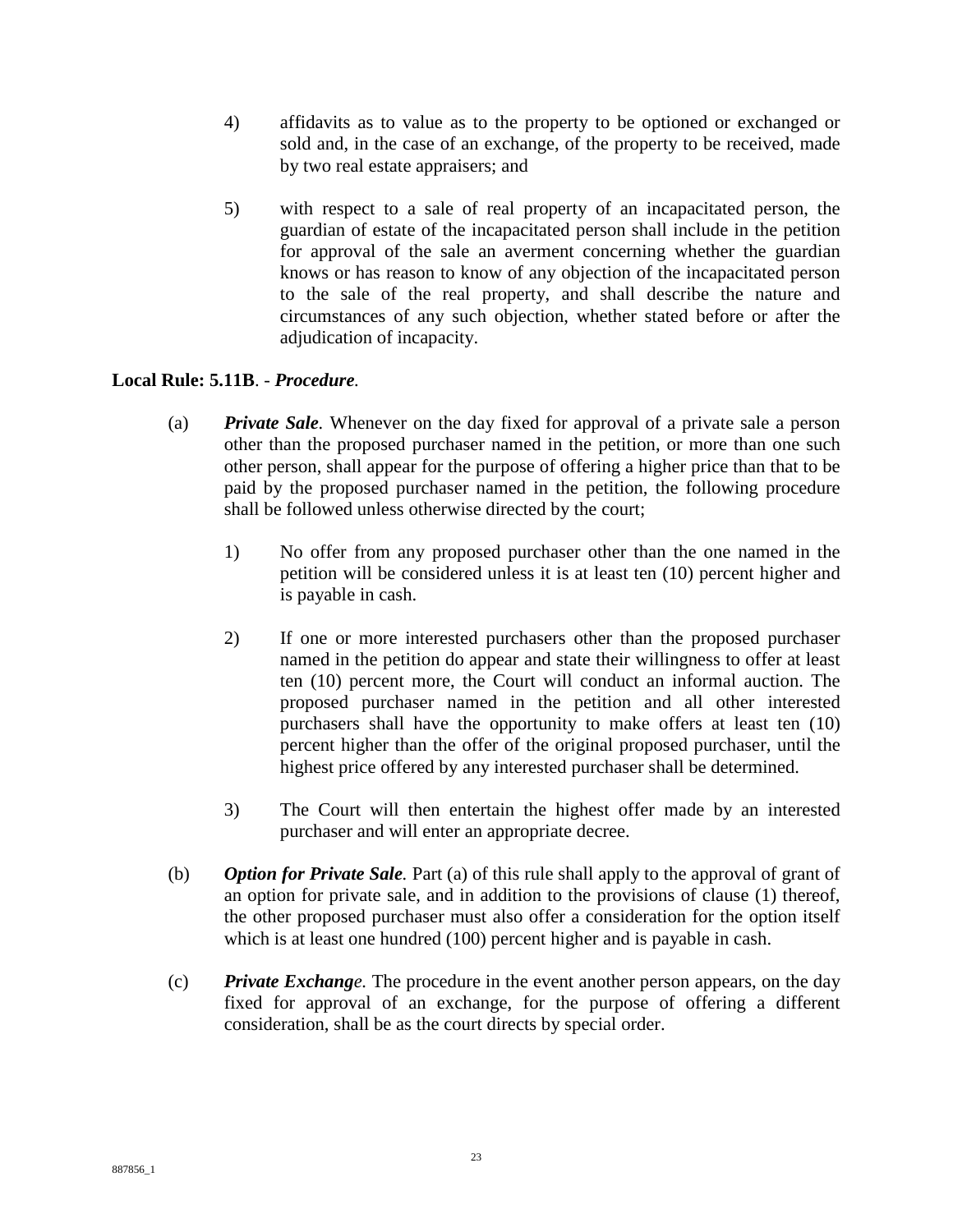## **Local Rule: 5.11C.** - *Private Sale, Exchange or Option.*

The court, in the decree approving or confirming the sale, exchange, or grant of option, will fix the amount of bond or additional security which the personal representative, trustee or guardian shall be required to enter, or will excuse the fiduciary from entering bond or additional security.

# **Local Rule: 5.11D. -** *Petition to Fix or Waive Additional Security. Personal Representative. Trustee.*

- (a) *Form of Petition.* In a sale, whether public or private, of real estate by a personal representative or trustee without benefit of an order of court directing or authorizing such sale, where the fiduciary was required to give bond as such personal representative or trustee, he or she shall present a petition to the court before the proceeds of the sale are paid to the fiduciary by the purchaser, setting forth:
	- 1) the date of death of the decedent;
	- 2) the date of the petitioner's appointment;
	- 3) the amount of the bond or bonds filed and the date of such filing and the name or names of the surety;
	- 4) the total valuation of the personal estate as shown in the inventory and appraisement, if any; and the total proceeds of any real estate sold previously;
	- 5) a short description of the real property sold, the name of the purchaser and the amount of the consideration to be paid; and
	- 6) a prayer for an order fixing the amount of additional security or for an order excusing the fiduciary from filing additional security, as the case may be.
- (b) *Surety on Additional Bond.* The surety on any additional bond except for cause shown shall be the same as on the original bond.

# **Local Rule: 5.12A. -** *Mortgage of Real Property-Additional Requirements or Lease.*

(a) *Contents of Petition.* A petition to mortgage or lease real property by a personal representative, trustee or guardian, shall conform as closely as practicable to the requirements of these Rules with regard to a petition to sell real property at public sale; shall set forth the amount and terms of the proposed mortgage loan or terms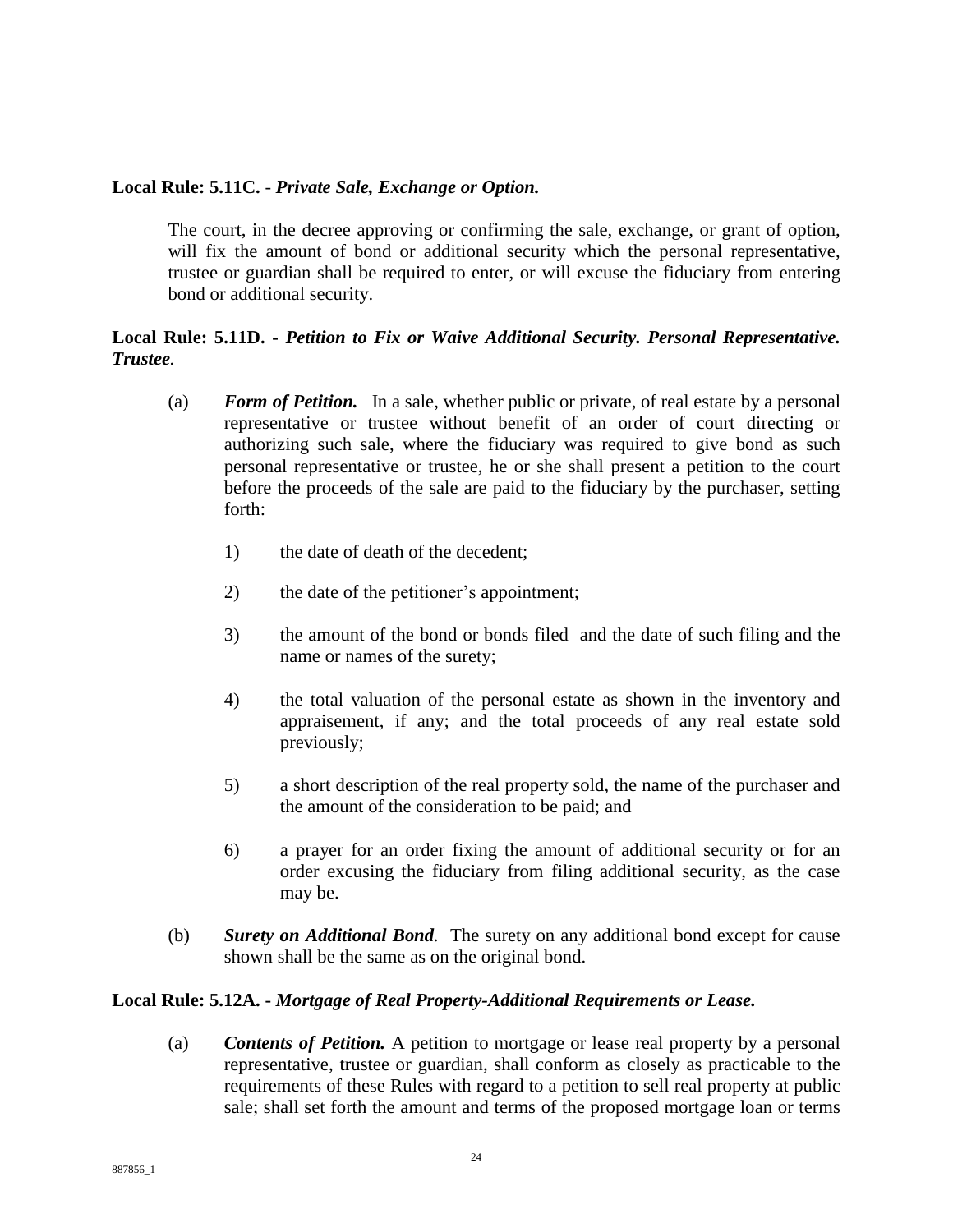of lease; and shall set forth sufficient facts to enable the court to determine whether the proposed mortgage or lease should be approved.

- (b) *Exhibits.* The following exhibits shall be attached to the petition:
	- 1) A copy of the will, deed or decree by which the fiduciary was appointed:
	- 2) Any consents or joinders of interested parties, and the names and a copy of the notice which has been given to those parties who do not consent or join.
- (c) *Security.* The amount of the bond or additional security required to be entered, or the waiver thereof, will be determined by the court in its decree approving the proposed mortgage or lease.

# **Local Rule: 5.16** - *Settlement of Small Estates.*

- (a) *Form of Petitions. Contents.* A petition under Probate, Estates and Fiduciaries Code § 3102 for distribution of small estates shall set forth:
	- 1) The name and address of the petitioner and his or her relationship to the decedent.
	- 2) The name, date of death and domicile of decedent, whether he or she died testate or intestate, the dates of the probate of the will and of the grant of letters if any and whether the personal representative has been required to give bond, and in what amount.
	- 3) The names and relationships of all beneficiaries entitled to any part of the estate under the will or intestate laws, a brief description of their respective interests, whether any of them has received or retained any property of the decedent by payment of wages under Probate, Estates and Fiduciaries Code § 3101, or otherwise, and whether any of them are minors, incapacitated persons or deceased with the names of their fiduciaries, if any.
	- 4) The person or persons, if any, entitled to the family exemption and, if a claim therefor is made in this petition, any additional facts necessary to establish the *prima facie* right thereto, as required by Rule 5.2.
	- 5) An inventory of the real and personal estate of the decedent, with values ascribed to each item, either incorporated in the petition or attached as an exhibit.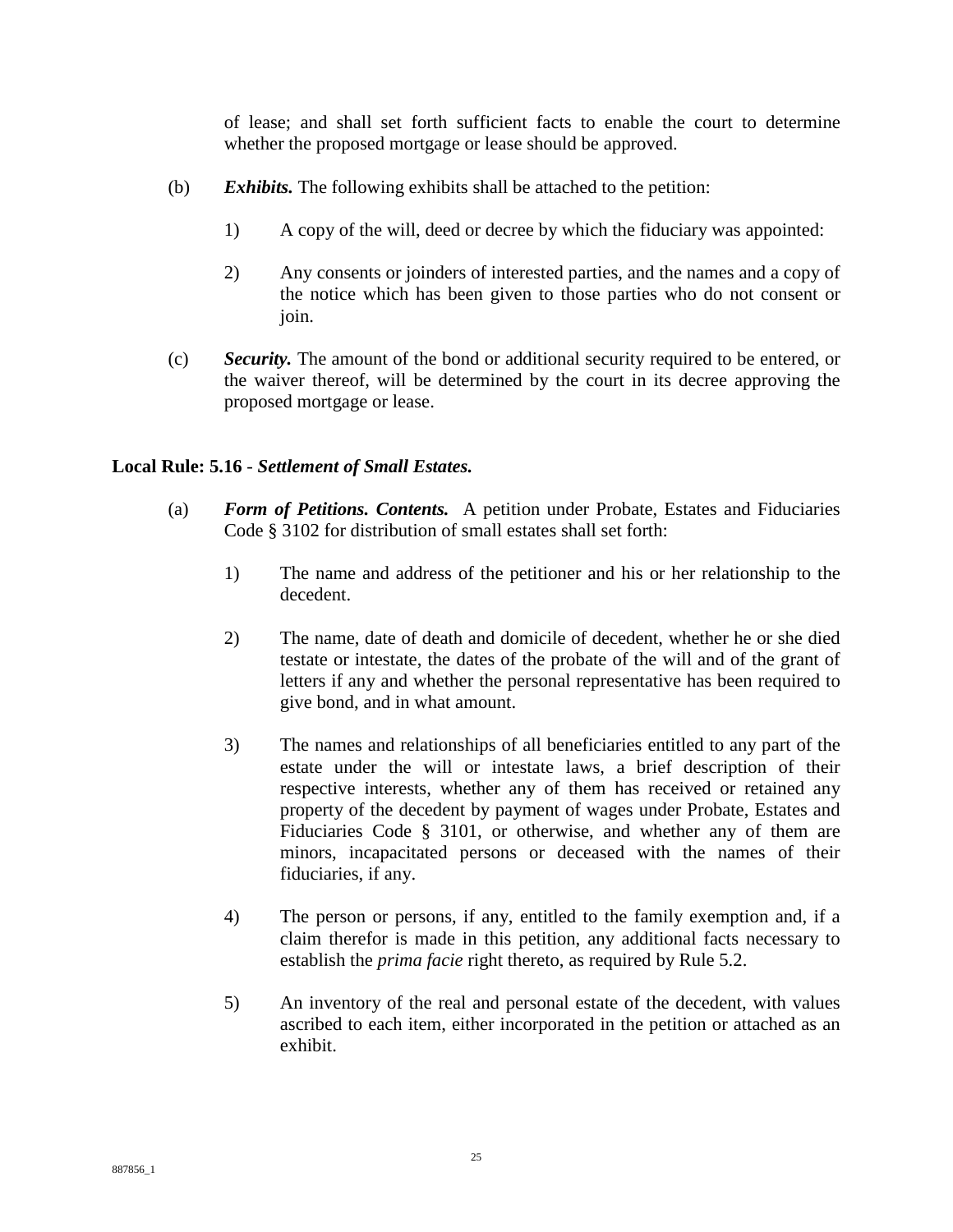- 6) A list showing the nature, amount and preference of all unpaid claims against the estate and indicating which are admitted.
- 7) If any unpaid beneficiary, heir, or claimant has not joined in the petition, a statement that twenty days' notice of filing of the petition has been given in accordance with these rules.
- 8) A prayer for distribution of the personal property to those entitled, and in appropriate cases for the discharge of the personal representative.
- (b) *Exhibits.* There shall be attached to the petition the following exhibits:
	- 1) The original of the decedent's will if it has not been probated, or a copy of the will if it has been probated.
	- 2) Joinders of unpaid beneficiaries, heirs and claimants insofar as they are obtainable.
	- 3) An itemized list of disbursements made prior to the filing of the petition, indicating the payee and whether the disbursements were in payment of administration expenses, preferred or ordinary debts, item of distribution or the family exemption.
	- 4) Certificate of Register of Wills showing status of the inheritance tax.
- (c) *Appraisements.* No appraisement shall be required unless ordered by the Court.

### **Local Rule 5.17A -** *Petition to Convert to Unitrust.*

- (a) Contents of Petition
	- 1) The name, address and interest of petitioner in the trust.
	- 2) How and when the trust was created, attaching a copy of the trust document and any amendments thereto to the petition as an exhibit.
	- 3) The facts establishing Montgomery County as a proper venue for the trust.
	- 4) Statement of how the trustee received the funds (e.g. by gift, by award from a prior adjudication, etc.).
	- 5) A description of the dispositive provisions of the trust.
	- 6) The terms of the trust.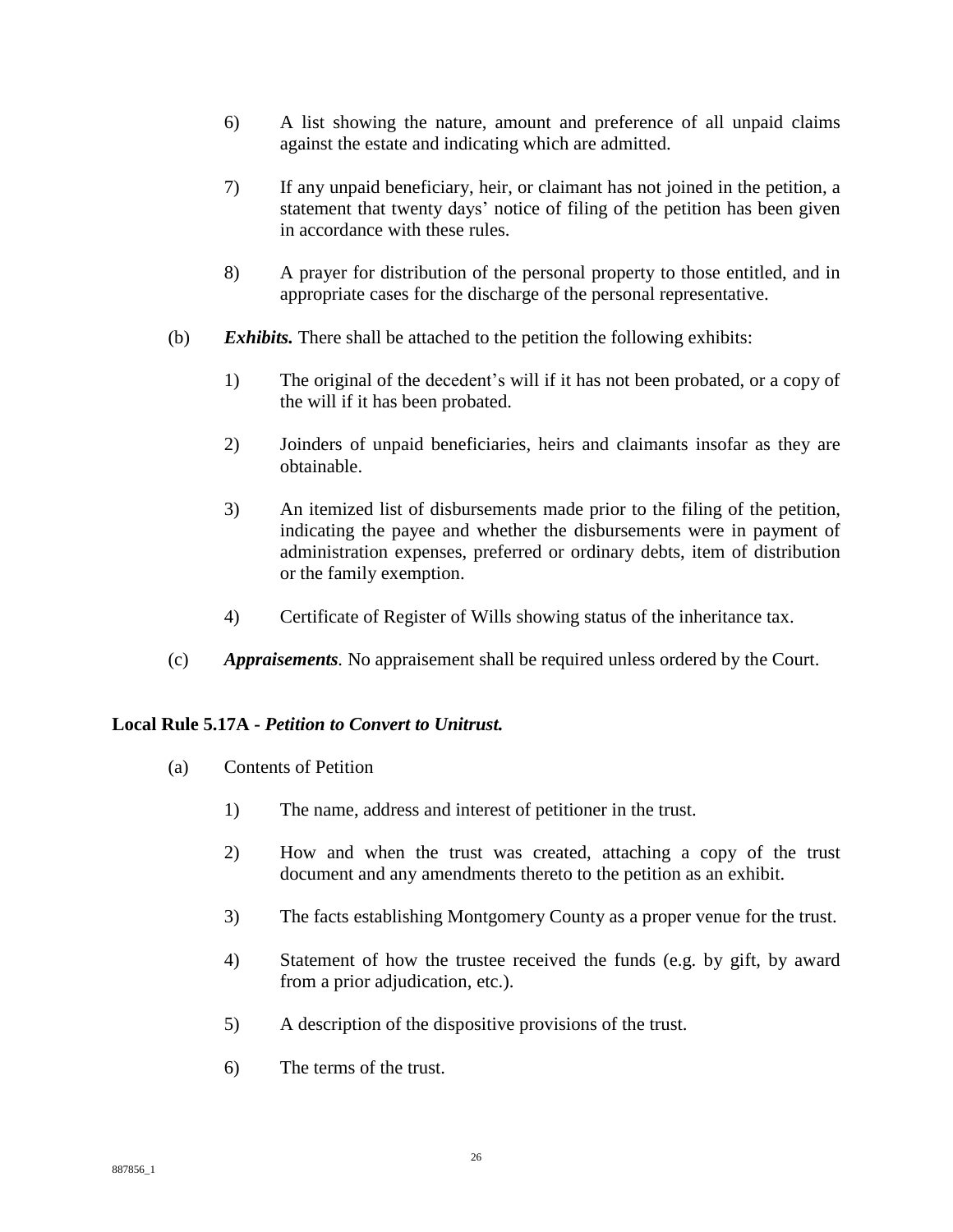- 7) Names of all beneficiaries.
	- i. Beneficiaries who are currently eligible to receive income from the trust.
	- ii. Names of any successor beneficiaries or representatives of beneficiaries.
	- iii. The names of all beneficiaries entitled to distribution of principal in the absence of exercise of any powers of appointment.
	- iv. Petition shall identify any beneficiary who has been declared incapacitated, is believed not to be *sui juris* or is a minor, including the age of the minor, and including the names of any fiduciary representing a beneficiary
- (b) Asset information related to the assets of the trust.
	- 1) The current market value of the trust principal.
	- 2) The current annual fiduciary income accounting of the trust without regard to the power to adjust under Probate, Estates and Fiduciaries Code § 8104.
	- 3) The current percentage yield of the trust based on trust principal and trust income.
	- 4) The current percentage of the trust invested in fixed income investments and the current percentage of the trust invested in equities.
	- 5) The current percentage of trust assets not invested but producing income or unfixed in equities.
- (c) Facts supporting why the conversion will enable the trustee to better carry out the intent of the settlor or testator and the purpose of the trust.
- (d) Copies of all notices sent to beneficiaries shall be attached as an exhibit to the petition.
- (e) Statement as to why there is a need for court approval of the requested conversion.
- (f) Specific language relating to the relief being requested shall be included in both the petition and the order to be attached to the petition.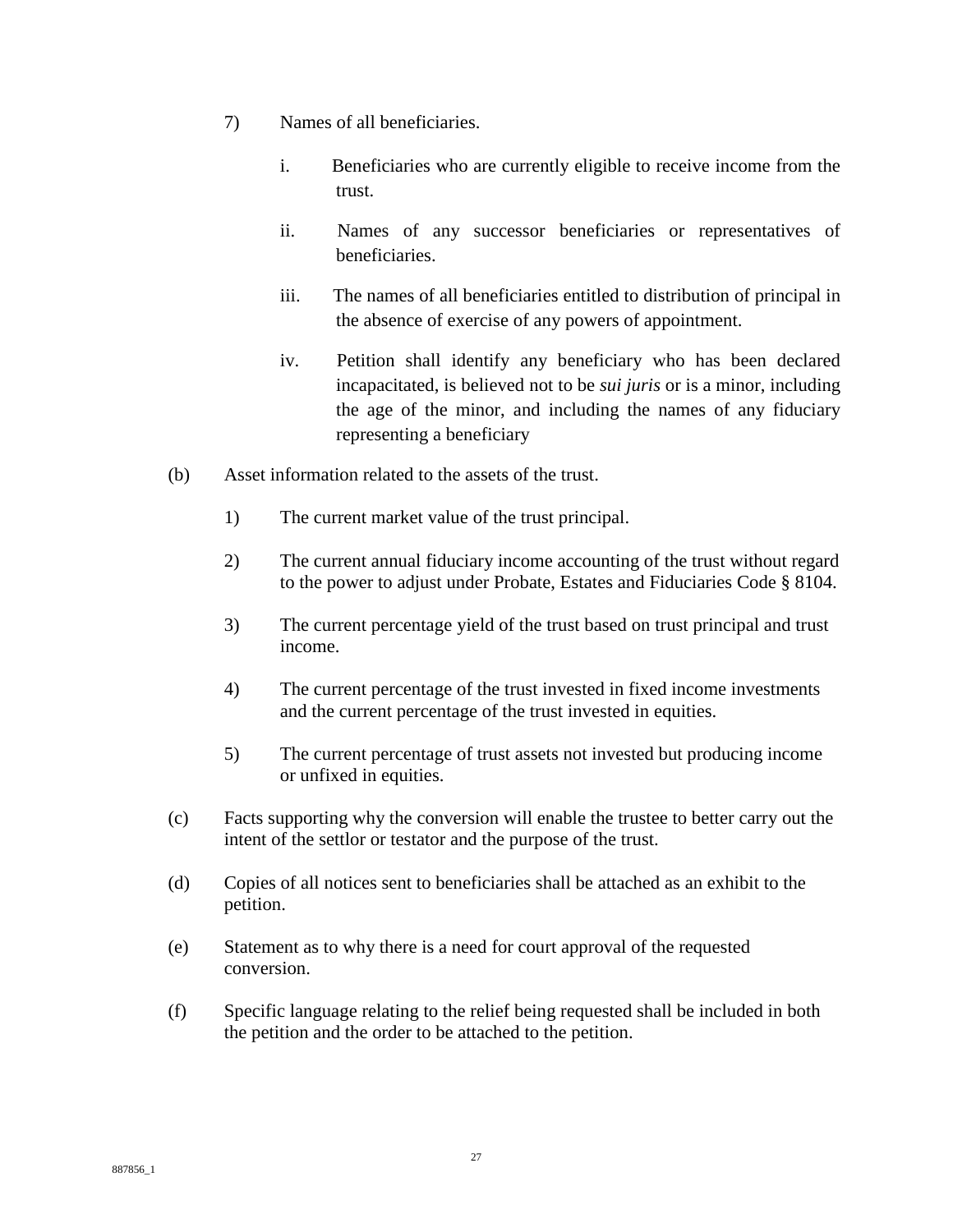# **CHAPTER VII. RULES RELATING TO PRE-HEARING AND HEARING PROCEDURE**

# **Local Rule 7.1A. -** *Practice as to Depositions, Discovery, Production of and Perpetuation of Testimony.*

- (a) The parties may agree to the scope and deadlines for discovery, and may agree to any or all of the following: responses to written interrogatories, document production, requests for admissions and depositions, including depositions to preserve testimony for trial, and may agree to the specific dates, times and places for depositions.
- (b) The parties may, upon agreement, request the entry of a court order setting a deadline for the completion of discovery, or the court may set a deadline for completion of discovery on its own motion.
- (c) In the absence of an agreement, leave to take any form of discovery or to preserve testimony shall be granted only by court order following a petition setting forth the nature of the proposed discovery, the scope of the proposed discovery, and the need for the proposed discovery, and shall describe the good faith efforts made to reach an agreement regarding discovery. A petition seeking leave to take discovery shall include the notice required under rule 3.5(b) and an answer to the petition shall be filed within twenty (20) days of service of the petition. The court may set a schedule for briefing or argument, if necessary, following the filing of an answer to the petition, or may rule on the petition and answer without argument or briefing.
- (d) Discovery material shall not be filed with the court unless relevant to a motion or petition or other pre-trial proceeding, ordered by the court or required by statute.

### **Local Rule 7.2A. -** *Motion for Judgment on the Pleadings*

- (a) A memorandum of law in support of a motion for judgment on the pleadings shall be file simultaneously with the motion;
- (b) An answer to a motion for judgment on the pleadings shall be filed within twenty (20) days of service of the motion and a memorandum of law in opposition to the motion shall be filed simultaneously with the answer;
- (c) The court may schedule oral argument on a motion for judgment on the pleadings or may dispose of the motion without argument.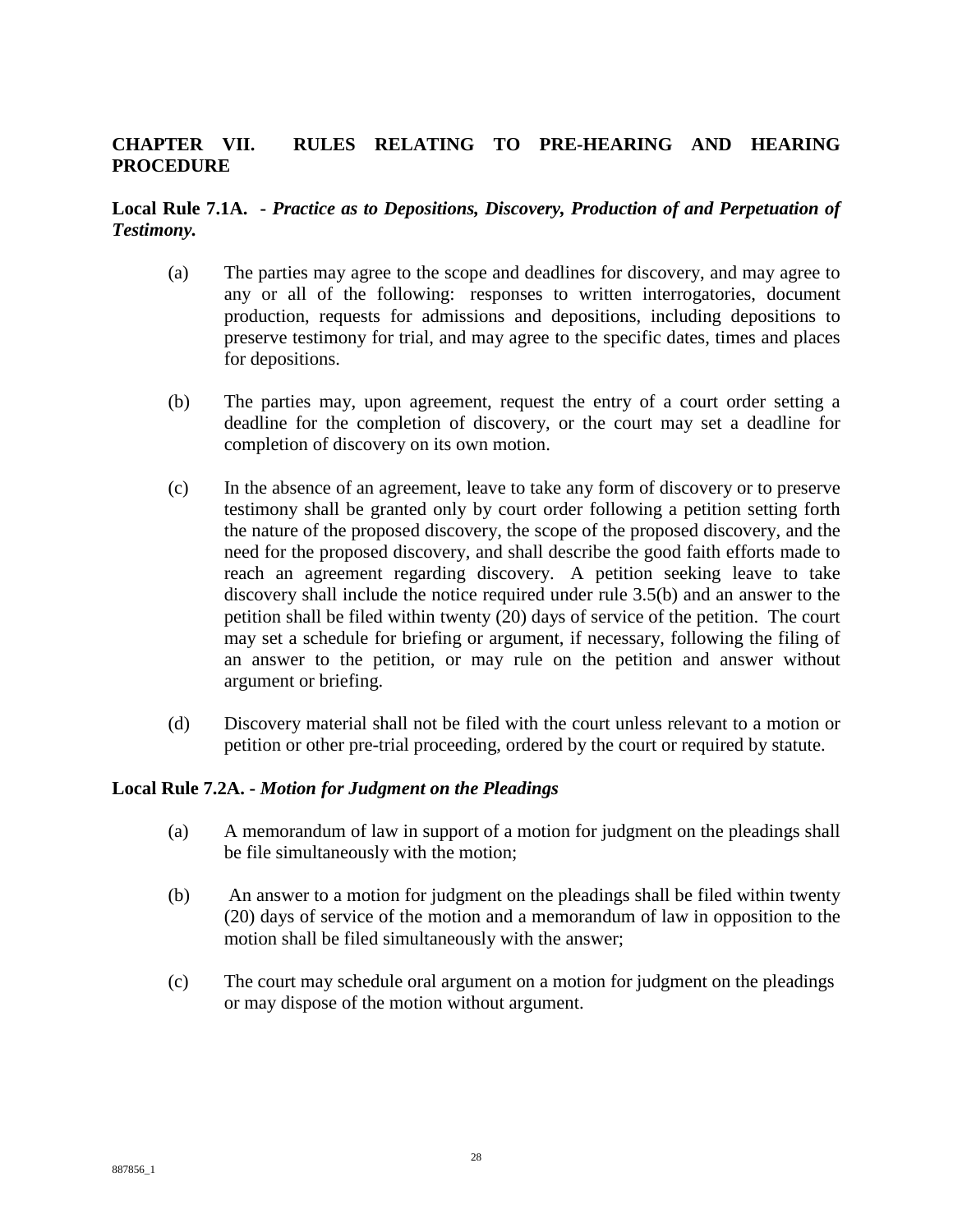## **Local Rule 7.3A. -** *Motion for Summary Judgment.*

- (a) A memorandum of law in support of a motion for summary judgment shall be filed simultaneously with the motion;
- (b) An answer to a motion for summary judgment shall be filed within thirty (30) days of service of the motion and a memorandum of law in opposition to the motion shall be filed simultaneously with the answer;
- (c) The court may schedule oral argument on a motion for summary judgment or may dispose of the motion without argument.

# **Local Rule 7.5A. -** *Conference*

In any action the court, of its own motion or on motion of any party, may direct the attorneys for the parties to appear for a conference to consider:

- (a) The simplification of the issues;
- (b) The necessity or desirability of amendments to the pleadings;
- (c) The possibility of obtaining admissions or stipulations of fact and of documents which will avoid unnecessary proof;
- (d) The limitation of the number of expert witnesses; and
- (e) Such other matters as may aid in the disposition of the action.

### **Local Rule 8.2A. –** *Motion For Reconsideratio***n.**

- (a) Any motion for reconsideration filed pursuant to Pennsylvania Supreme Court Orphans' Court Rule 8.2 must be filed within twenty (20) days after the date of the filing of any order, decree or adjudication as to which reconsideration is sought.
- (b) The motion for reconsideration must state how the grounds for reconsideration were previously asserted in the proceedings. Grounds not specified are deemed waived unless leave is granted upon cause shown to specify additional grounds.
- (c) If a party has filed a timely motion for reconsideration, any other party may file a motion for reconsideration within twenty (20) days after the date on which the first motion for reconsideration was filed.
- (d) Any party filing a motion for reconsideration shall serve a copy promptly upon every other party to the action, or upon counsel for any party represented by counsel. Prompt service may be accomplished by electronic delivery to any party